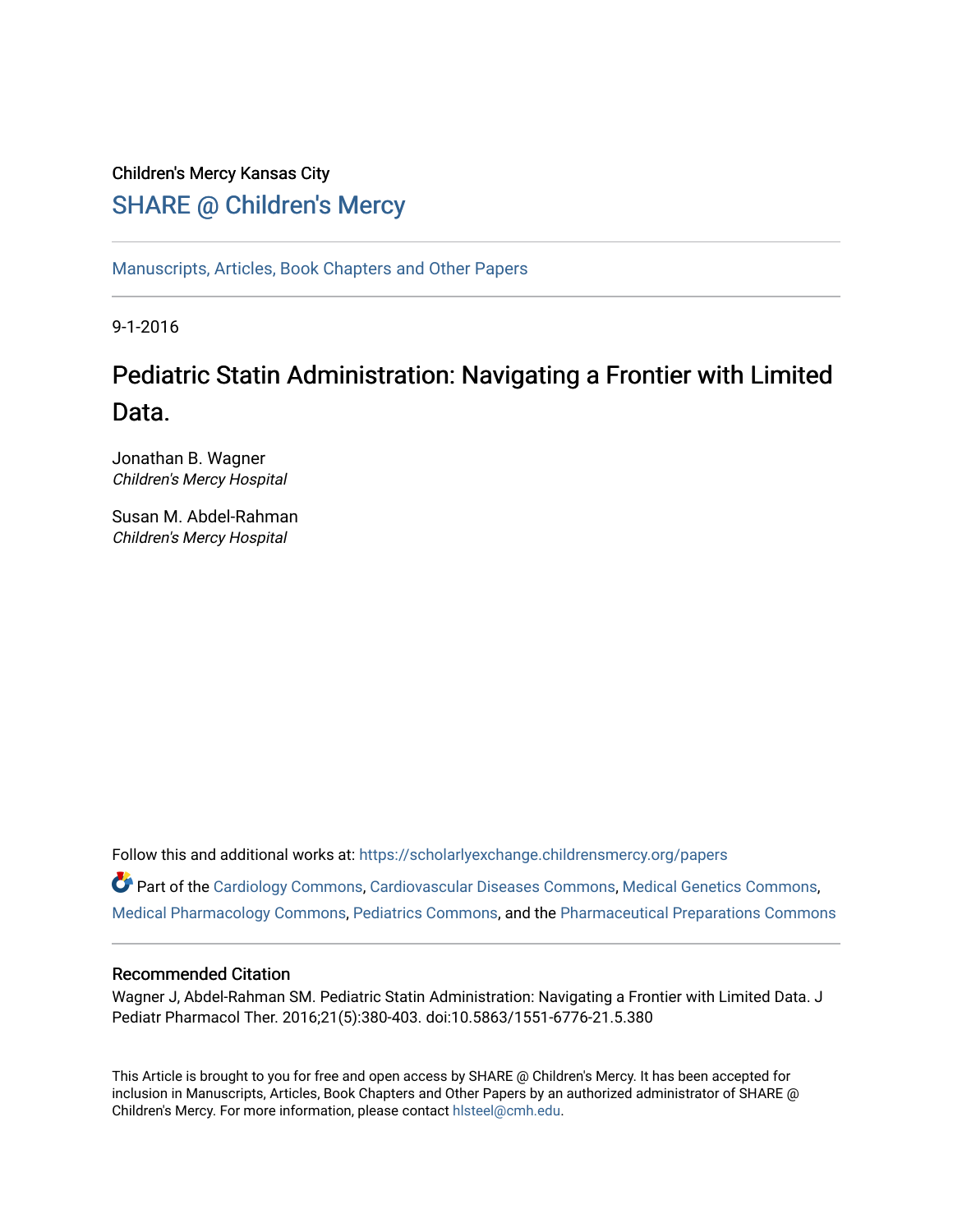# **Pediatric Statin Administration: Navigating a Frontier with Limited Data**

*Jonathan Wagner, DO1-3 and Susan M. Abdel-Rahman, PharmD2,3*

*1 Ward Family Heart Center and 2 Division of Clinical Pharmacology, Toxicology and Therapeutic Innovation, Children's Mercy Hospital, Kansas City, Missouri; 3 Department of Pediatrics, University of Missouri-Kansas City School of Medicine, Kansas City, Missouri*

Increasingly, children and adolescents with dyslipidemia qualify for pharmacologic intervention. As they are for adults, 3-hydroxy-3-methyl-glutaryl-coenzyme A reductase inhibitors (statins) are the mainstay of pediatric dyslipidemia treatment when lifestyle modifications have failed. Despite the overall success of these drugs, the magnitude of variability in dose-exposure-response profiles contributes to adverse events and treatment failure. In children, the cause of treatment failures remains unclear. This review describes the updated guidelines for screening and management of pediatric dyslipidemia and statin disposition pathway to assist the provider in recognizing scenarios where alterations in dosage may be warranted to meet patients' specific needs.

**INDEX TERMS** atorvastatin, dyslipidemia, fluvastatin, lovastatin, pediatrics, pharmacogenomics, pharmacokinetics, pravastatin, rosuvastatin, simvastatin, statin

J Pediatr Pharmacol Ther 2016;21(5):380–403

### **INTRODUCTION**

Cardiovascular disease remains the number one cause of mortality in the United States.<sup>1</sup> Despite significant advances in medical and surgical management for heart disease and stroke, the burden of cardiovascular disease remains alarming. Coronary artery disease (CAD) alone accounts for 1 of every 7 deaths in the United States.1 Although CAD has historically been perceived as a disease of middle to late adulthood, data now support onset at a much younger age. Clinically silent precursors to CAD, fatty streaks, have been observed in children as young as 3 years of age with coronary involvement identified at adolescence. $2$  By the time individuals reach their 20s studies suggest that the incidence of coronary atherosclerosis can range from 45% to 75%.3,4 Importantly, several studies confirm that the risk factors observed in adults (e.g., elevated low-density lipoprotein [LDL], obesity, hypertension, tobacco exposure, and diabetes) also contribute to atherosclerosis in children.<sup>5,6</sup> Collectively, these studies have illuminated the

need for preventive cardiovascular services in children and young adults.

Trends in circulating lipid profiles support a role for screening in children as part of preventative care. The prevalence of total plasma cholesterol (TC) concentrations in excess of 200 mg/dL has risen to  $10\%$  in adolescents,<sup>7,8</sup> a far cry from the estimated 0.2% of the population that can attribute this laboratory finding to familial hypercholesterolemia.9,10 This may be explained, in part, by the rate of overweight/obesity in children, which as in adults, can be associated with elevated cholesterol levels.<sup>11</sup> Importantly, most adolescents with elevated TC will continue to have elevated TC into adulthood, and those who are overweight have a 2-fold higher relative risk of CAD mortality, independent of adult weight.12,13 When pediatric weight and lipid profiles are considered together, the prevalence of symptomatic CAD in young to middle-aged adults is expected to increase by 5% to  $16\%$  over the next 2 decades.<sup>14</sup> This will likely contribute to an additional 100,000 cases of early coronary heart disease that are specifically due to childhood obesity.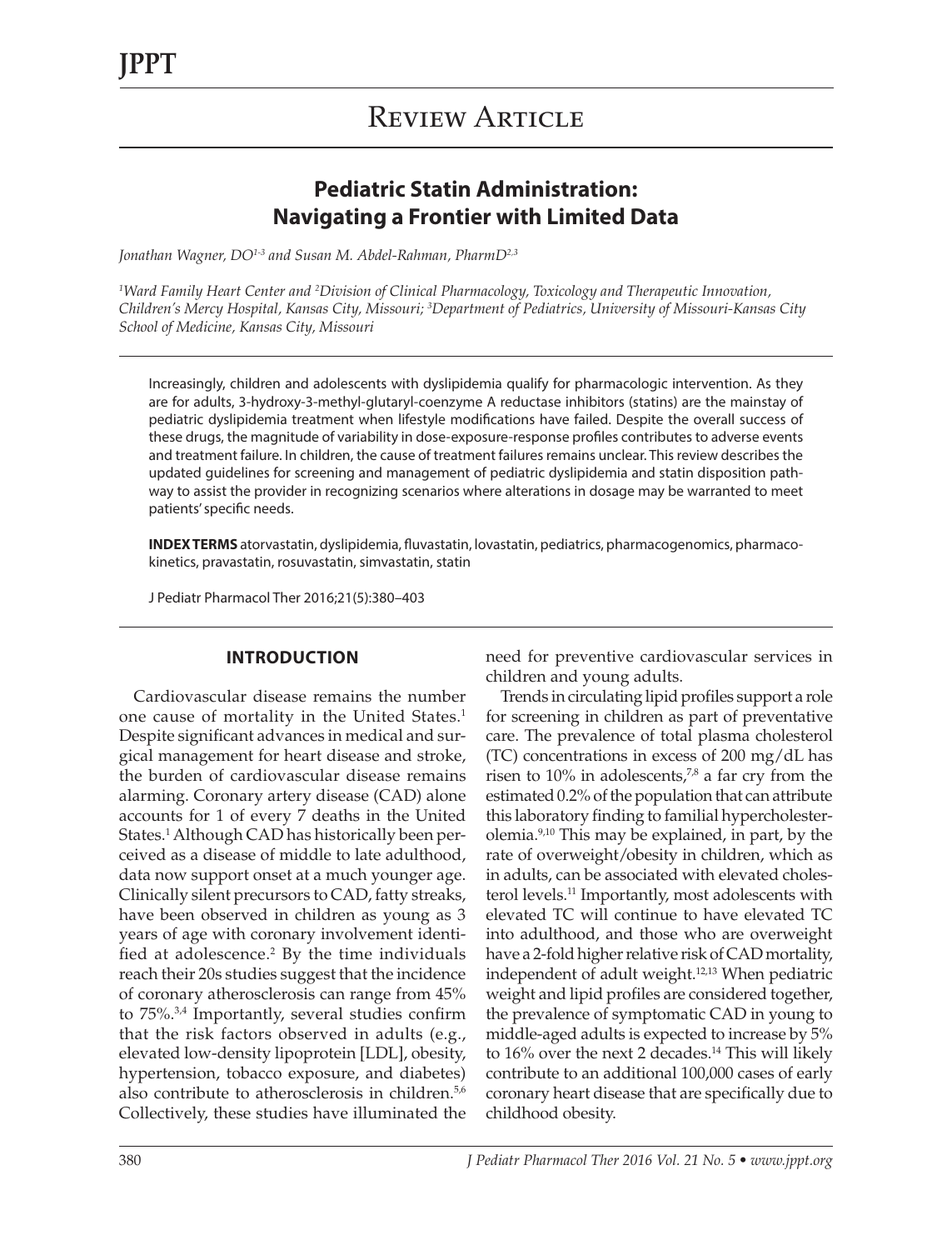Since the last comprehensive review of 3-hydroxy-3-methyl-glutaryl-coenzyme A (HMG-CoA) reductase inhibitors (statins) by Eiland et  $al^{15}$  the pediatric screening and management guidelines have changed, prompting this update for pediatric providers who make recommendations related to prescribing statins.

In 1992, the National Cholesterol Education Program (NCEP) began recommending targeted lipid screening in pediatric patients with risk factors for premature atherosclerotic cardiovascular disease.16 This strategy exposed numerous cases of asymptomatic dyslipidemia that previously would have been neglected for decades. However, additional evidence suggests that simply relying on family history alone will miss at least 30% of pediatric patients with moderate dyslipidemia.17 These previous NCEP guidelines also focused on LDL screening, essentially ignoring the combined dyslipidemic patterns that are observed in obese pediatric patients (i.e., increased triglycerides, increased LDL, decreased highdensity lipoprotein [HDL]).

Realizing that a large proportion of at-risk children would remain unidentified, the National Heart, Lung, and Blood Institute convened an expert panel on Cardiovascular Health and Risk Reduction in Children and Adolescents to update the pediatric preventive cardiovascular guidelines, including modifications to lipid screening and management in childhood and adolescence.18 The most striking modification in the updated NCEP guidelines resides in the domain on lipid screening where the panel now recommends universal lipid screening for all children between the ages 9 and 11 years and again between 17 and 21 years of age.<sup>18</sup> These age groups were targeted specifically to screen patients prior to and after puberty, when it is observed that TC and LDL can fluctuate with growth and sexual maturity.19,20 The updated guidelines also suggest that lipid profiles can be obtained in either the fasting or non-fasting state given the reliability with either method.<sup>21</sup> This offers the benefit of facilitating screening in busy clinic settings where non-fasting lipid profiles may be easier to obtain.

Treatment guidelines were also clarified in the new guidelines with the goal of minimizing the burden of CAD in young adults. As expected,

| LDL              | <b>Presence of Concurrent Factors</b>          |
|------------------|------------------------------------------------|
| $\geq$ 190 mg/dL | None                                           |
| 160-189 mg/dL    | Positive family history of early<br><b>CVD</b> |
|                  | or                                             |
|                  | 1 high-level RF for early CVD                  |
|                  | or                                             |
|                  | 2 moderate-level RF for early CVD              |
| 130-159 mg/dL    | 2 high-level RF for early CVD                  |
|                  | or                                             |
|                  | 1 high-level and 2 moderate-level              |
|                  | RF for early CVD                               |

*CVD, cardiovascular disease; LDL, low-density lipoprotein; RF, risk factor*

\* Decisions regarding pharmacologic treatment of dyslipidemia were based on the average results of 2 lipid profiles obtained at least 2 weeks apart but no more than 3 months apart.

diet and exercise are the first steps in which a provider managing children with lipid abnormalities should implement a change. When lifestyle modifications fail to improve lipid profiles over a 6-month period, pharmacologic therapy may be warranted to reverse lipid abnormalities. In children older than 10 years of age, use of pharmacologic management should be based on the average results of 2 lipid profiles obtained at least 2 weeks apart but no more than 3 months apart. The thresholds used to determine when drug therapy should be initiated are mirrored from the 1992 NCEP guidelines outlined in Table 1. The treatment algorithm is based on a combination of LDL level, family history, and/or associated risk factors and/or risk conditions (Table 2).

Contrasted with the adult guidelines which establish a threshold for treatment at ≥190 mg/ dL, the implications of expanded drug use in children below this threshold are self-evident. A recent publication quantified this impact in just the adolescent population (17-21 years of age), which effectively spans both pediatric and adult criteria. Applying the pediatric recommendations to this population would result in 6-fold more patients qualifying for statin therapy than would be eligible based on the adult guidelines (2.5% vs. 0.4%, respectively). This equates to approximately 400,000 adolescents.<sup>22</sup> This discrepancy illustrates the challenge faced by providers who care for adolescents who are transitioning into adulthood; specifically, whether the risk of exposing significantly more children to chronic lipid-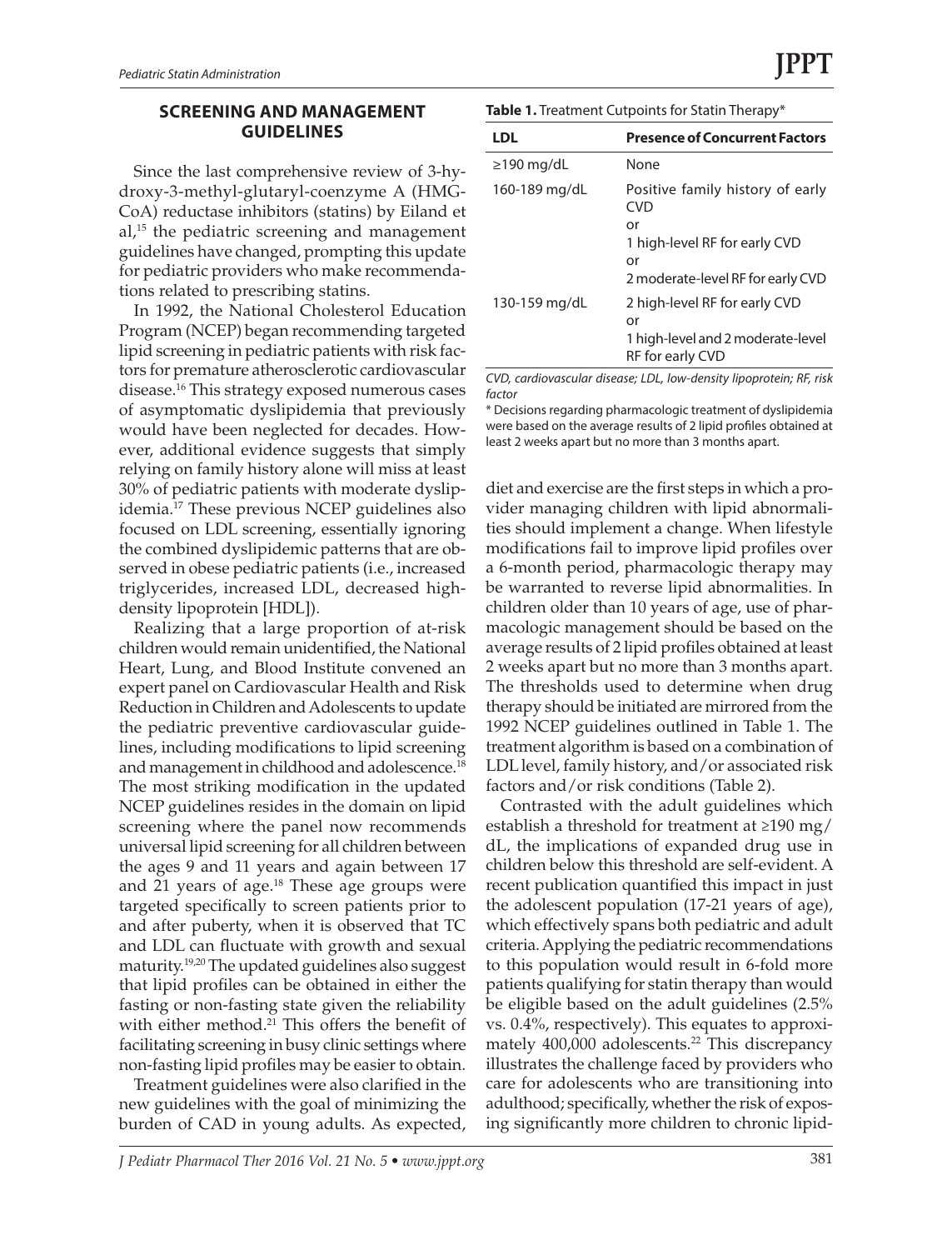| <b>Positive Family History</b>      | myocardial infarction, angina, coronary artery bypass graft/stent/angioplasty, sudden<br>cardiac death in parent, grandparent, aunt, uncle at <55 yr for males, < 65yr for females        |
|-------------------------------------|-------------------------------------------------------------------------------------------------------------------------------------------------------------------------------------------|
| High level risk                     | Hypertension that requires drug therapy (BP $\geq$ 99th percentile + 5 mm Hg), current<br>cigarette smoker, BMI at the $\geq$ 97th percentile, presence of special high-risk conditions   |
| Moderate level risk                 | Hypertension that does not require drug therapy, BMI ≥ 95th percentile, <97th<br>percentile, HDL cholesterol < 40 mg/dL, presence of moderate risk conditions                             |
| Special high-risk<br>conditions     | Type 1 or 2 diabetes mellitus, chronic kidney disease/end-stage renal disease/post-<br>transplantation, post-orthotopic heart transplantation, Kawasaki disease with current<br>aneurysms |
| Special moderate-risk<br>conditions | Kawasaki disease with regressed coronary aneurysms, chronic inflammatory disease<br>(systemic lupus erythematosus, juvenile rheumatoid arthritis), HIV infection, nephritic<br>syndrome   |

*BMI, body mass index; BP, blood pressure; HDL, high-density lipoprotein; HIV, human immunodeficiency virus; RF, risk factor*

lowering medications is offset by the anticipated reduction in morbidity and mortality from CAD. The risk of this chronic extrahepatic exposure of statins in the developing child is described briefly in *Distribution* below. Undoubtedly, additional investigations will be needed to clarify future guideline updates and risk of statin exposure in a developing child.

#### **OVERVIEW OF THE STATINS**

As shown by the guidelines, HMG-CoA reductase inhibitors are now the mainstay of pharmacologic treatment for dyslipidemia in both adults and children, due to their demonstrated efficacy in the primary and secondary prevention of CAD coupled with a relatively mild side effect profile.15,23-28 The first 3 statins approved in the United States (lovastatin in 1987, simvastatin in 1991, and pravastatin in 1991) are fungus-derived (Tables 3-5) semisynthetic agents, whereas the remaining U.S. Food and Drug Administration-approved compounds (fluvastatin in 1993, atorvastatin in 1996, rosuvastatin in 2003, and pitavastatin in 2009) are synthetic agents (Table  $6$ ).<sup>29</sup>

### *Pharmacology*

Statins decrease the hepatic synthesis of cholesterol by blocking the conversion of HMG-CoA to mevalonate, the rate-limiting step in cholesterol synthesis. In response to a subsequent decrease in intracellular sterols, expression of the genes encoding the cell-surface LDL receptor is upregulated. This, in turn, enhances the hepatic uptake of LDL and reduces the circulating levels of LDL in the serum.<sup>30</sup> However, statins appear to possess other effects including a decrease

in inflammatory mediators downstream from HMG-CoA reductase (see *Future Considerations* below).31-33 Thus, it remains debated whether the reduction in CAD and plaque formation occurs as a result of the statins' lipid-lowering effects or other anti-inflammatory effects.

#### *Efficacy in Children*

Clinical trials of statins in children have included lovastatin, simvastatin, pravastatin, fluvastatin, rosuvastatin, atorvastatin, and pitavastatin and most of the studies focused on lipid-lowering and safety (Tables 3-6). With few exceptions, exposure to the statins conferred no added safety risk compared with placebo. However, the trials described in Tables 3 to 6 ranged from 1 month to 2 years and thus, a paucity of data describing the safety of chronic exposure to statins initiated during childhood exists. Moreover, for nearly all agents, reductions in LDL exceeded 20%, and some agents achieved reductions in excess of 40% to 50%. There also appeared to be some degree of dose dependence in LDL response within this class of drugs. However, in many studies, the variability associated with mean response profiles was exceedingly large, almost equivalent in magnitude to the response itself (Tables 3-6). At present, the cause of this variability remains unknown.

With such a high degree of variability in LDL reduction at a given statin dose and the unknown long-term developmental consequences of regular pediatric statin use, identifying the dose that maximizes efficacy and minimizes the risk of toxicity (i.e., dose optimization) is of great clinical importance for a developing child. Notably, all studies presented used a "one-size-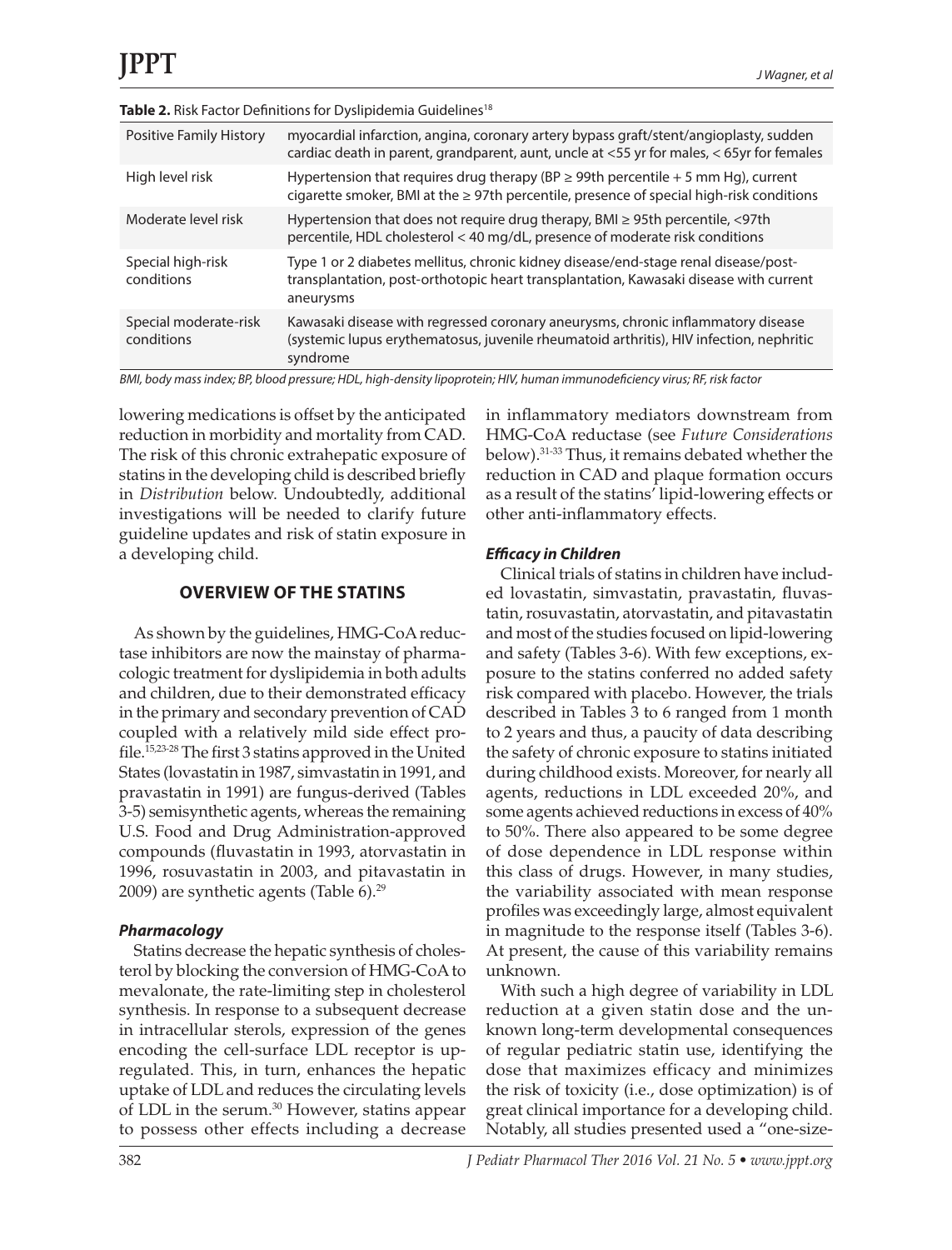| <b>Reference</b>            | <b>Population</b>                                                | Lovastatin<br><b>Dosing</b>                                                                                     | <b>LDL</b> reduction<br>(%) | Variance<br>(%)                                                          | <b>Safety</b>                |
|-----------------------------|------------------------------------------------------------------|-----------------------------------------------------------------------------------------------------------------|-----------------------------|--------------------------------------------------------------------------|------------------------------|
| Clauss et $al^{34}$         | $n = 54$<br>11-18 yr (females only)<br>FH.                       | 20 mg/day $\times$ 4 wks<br>$40$ mg/day $\times$ 20 wks                                                         | 23 at wk 4<br>27 at wk 24   | SE 3.3<br>SE 3.4                                                         | no difference vs.<br>placebo |
| Stein et $al^{35}$          | $n = 132 (65$ placebo);<br>$13.3 \pm 2.5$ yr (males only)<br>FH. | 10 mg/day $\times$ 8 wks<br>20 mg/day $\times$ 8 wks<br>40 mg/day $\times$ 8 wks<br>$40$ mg/day $\times$ 24 wks | 17<br>24<br>27<br>25        | SE <sub>2</sub><br>SE <sub>1</sub><br>SE <sub>2</sub><br>SE <sub>2</sub> | no difference vs.<br>placebo |
| Lambert et al <sup>36</sup> | $n = 69$<br>$13.3 \pm 2.7$ yr (males only)<br>FH.                | 10 mg gd $\times$ 8 wks<br>20 mg/day $\times$ 8 wks<br>30 mg/day $\times$ 8 wks<br>$40$ mg/day $\times$ 24 wks  | 21<br>24<br>27<br>36        | $15 - 27$<br>$19 - 29$<br>$19 - 35$<br>$33 - 39$                         | no SAE.<br>increase in CK    |

*CK, creatinine kinase; FH, familial hyperlipidemia; SAE, serious adverse events; SE, standard error*

fits-all" dosage scheme, effectively ignoring the contributions of ontogeny and genetic variation in statin disposition that are assuredly present in pediatric patients.

Given that the use of statins will inevitably increase as a result of mandatory lipid screening programs and the observed difficulties with adherence to dietary/behavioral modifications, the pediatric community should proactively pursue a more comprehensive understanding of these agents in children and adolescents before their widespread use. The following section discusses developmental, physicochemical, and pharmacogenetic factors that influence the dose-exposure profile for the statins. Notably, the paucity of data for pediatric statin disposition requires extrapolation from *in vitro* and adult data.

#### **DISPOSITION**

#### *Physiochemical Considerations*

Despite sharing a common mechanism of action, the statins differ in their physicochemical properties (e.g., octanol-water partition coefficient, pH stability/solubility). These properties are incredibly important to the overall disposition of each agent and explain why the statins should be considered independently when tailoring dosage to individual patient populations. Two statin agents (lovastatin and simvastatin) are formulated as lactone prodrugs which require hydrolysis to become activated inhibitors of HMG-CoA reductase.<sup>56,57</sup> The remaining statins are administered in their active hydroxy acid forms.31,58,59 Consequently, lovastatin and simvastatin are the most lipophilic as delivered

(simvastatin > lovastatin), readily translocating across membranes, $60,61$  whereas pravastatin and rosuvastatin are the most hydrophilic agents, requiring transporter-mediated disposition.<sup>58,60,61</sup>

Another unique element of the statins lies with the pH-dependent chemical interconversion that can occur at any step in the disposition pathway and heavily influences the amount of active drug available at the target. For instance, formation of the inactive 3-alpha-hydroxy-pravastatin acid and lactone isomers in the acidic environment of the stomach prior to absorption can disrupt the amount of pravastatin acid delivered to the drug target (i.e., the liver).<sup>62,63</sup> Not surprisingly, isomer formation influences the pharmacodynamic effects of these drugs and is highly variable among healthy human subjects.<sup>63,64</sup> Although these data require replication in a larger cohort before changes can be made to the drug label, the extent of chemical interconversion should be taken into consideration in populations where statin response is highly variable.

#### *Absorption*

All statins are administered orally, thus, the extent of their systemic availability is determined by the aforementioned physicochemical properties of the drug, the physicochemical milieu of the patient's gastrointestinal environment, and the functional status of their intestinal transporters, which can be influenced by ontogeny and genetics.

Pravastatin preferentially undergoes transporter-mediated absorption, conferring a relatively robust absorption rate despite its hydrophilic properties.65 *In vitro*, pravastatin appears to be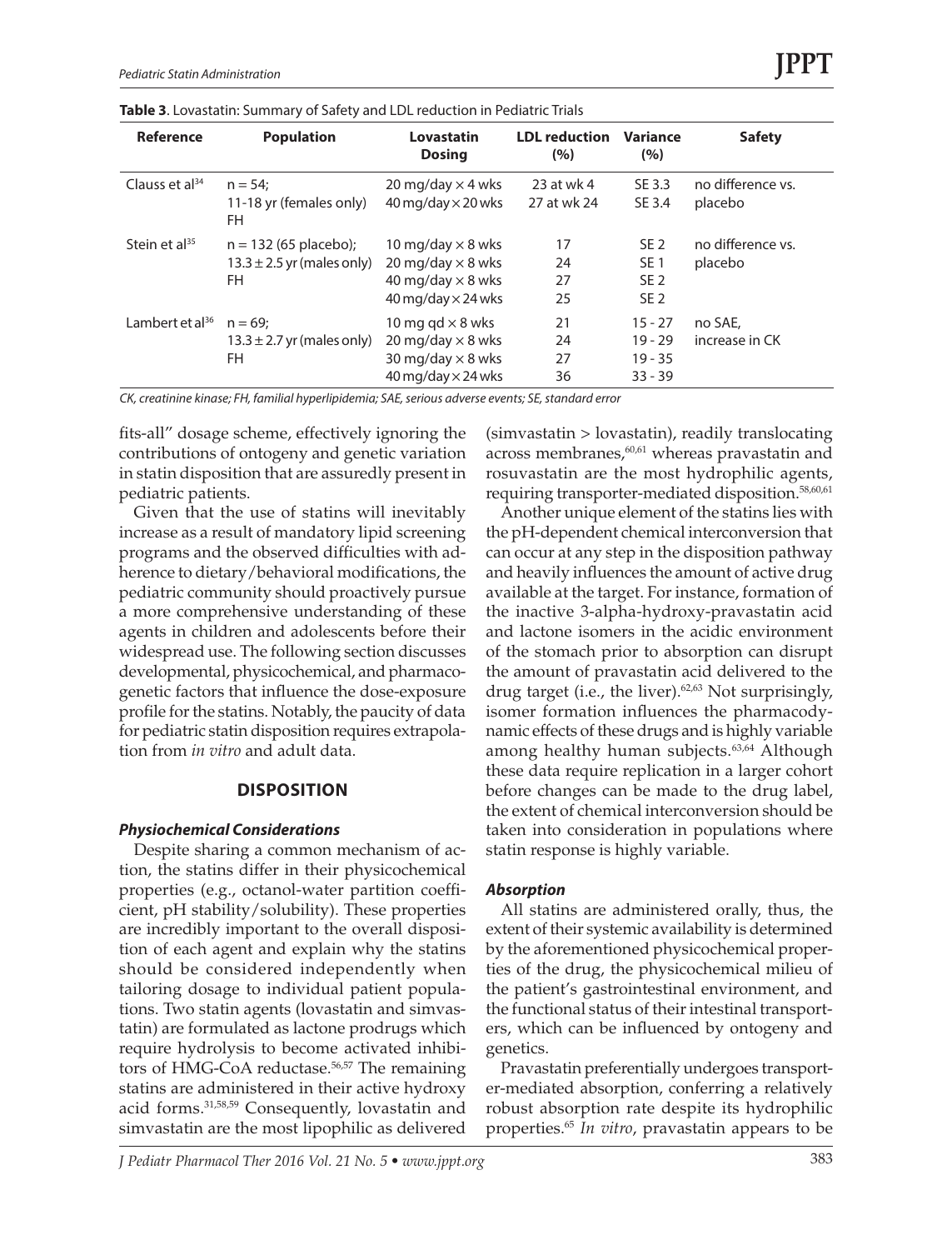| <b>Reference</b>               | <b>Population</b>                                      | <b>Pravastatin Dosing</b>                                                       | $%$ LDL<br><b>Reduction</b>                                                | % Variance                                | <b>Safety</b>                      |
|--------------------------------|--------------------------------------------------------|---------------------------------------------------------------------------------|----------------------------------------------------------------------------|-------------------------------------------|------------------------------------|
| Hedman et al <sup>43</sup>     | $n = 20$ ;<br>4.9-15.6 yr<br>FH.                       | 10 mg/day $\times$ 8 wk                                                         | 21                                                                         | Not reported No SAE                       |                                    |
| Hedman et al <sup>44</sup>     | $n = 19;$<br>4.4 - 18.9 yr<br>cardiac transplant       | 10 mg/day $\times$ 8 wk                                                         | 27                                                                         | SD 27                                     | No SAE, mild<br>increase in CK     |
| Hedman et $al45$               | $n = 35$ ;<br>$4.1 - 18.5$ yr<br><b>FH</b><br>$n = 35$ | 10 mg/day<br>Titration by 10 mg at 8, 16,<br>24, 52, 104 wk per LDL goal        | 25 at wk 8<br>27 at wk 16<br>29 at wk 24<br>33 at wk 52<br>32 at wk<br>104 | SD 11<br>SD 13<br>SD 13<br>SD 14<br>SD 13 | No SAE                             |
| Hedman et al <sup>46</sup>     | $n = 20$ ;<br>4.9 - 15.6 yr<br>FH.                     | 10 mg/day $\times$ 8 wk                                                         | 20(TT)<br>23 (TC)                                                          | SD 10<br>SD 12                            | No SAE                             |
| Hedman et al <sup>46</sup>     | $n = 12$ ;<br>4.4 - 18.7 yr<br>cardiac transplant      | 10 mg/day $\times$ 8 wk                                                         | 34 (TT)<br>8 (TC)                                                          | SD 21<br>SD <sub>8</sub>                  | No SAE                             |
| Knipscheer et al <sup>47</sup> | $n = 72$ ;<br>8 - 16 yr<br>FH.                         | 5 mg/day $\times$ 12 wk<br>10 mg/day $\times$ 12 wk<br>20 mg/day $\times$ 12 wk | 23<br>24<br>33                                                             | $18 - 28$<br>19-29<br>29-37               | No difference<br>between<br>groups |
| Wiegman et al <sup>48</sup>    | $n = 214$ ;<br>$13 \pm 3$ yr<br><b>FH</b>              | 20 or 40 mg/day (< 14 vs. $\ge$<br>$14yr \times 104$ wk                         | 24                                                                         | SD 17                                     | No difference<br>vs. placebo       |

**Table 4.** Pravastatin: Summary of Safety and LDL Reduction in Pediatric Trials

*CK, creatinine kinase; FH, familial hyperlipidemia; LDL, low-density lipoprotein; SAE, serious adverse events; SD, standard deviation; TC, SLCO1B1 521TC heterozygote genotypes; TT, SLCO1B1 521TT wild-type genotypes.*

a substrate for the influx transporters OATP1A2 and OATP2B1. Notably, OATP2B1 uptake appears to be pH-sensitive, diminishing greatly as the pH increases from  $5.0$  to  $7.4.^{66-68}$  This observation suggests that the primary impact of OATP2B1 translocation occurs at the level of the enterocyte, where it is exposed to lower pH values, as opposed to the hepatocyte, where the systemic pH is higher and less uptake is expected. Pravastatin is not a substrate for the efflux transporters MDR1 and BCRP but, *in vitro*, appears to be a substrate for the efflux transporter MRP2, which is located on the apical surface of the enterocyte and liver.<sup>68-71</sup> In vivo, increased expression of MRP2 conferred by a 'gain of function' sequence variation (*ABCC2* c.1446C>G), increases presystemic clearance and reduces the bioavailability of pravastatin at the level of the enterocyte.72

Rosuvastatin similarly undergoes transportermediated absorption and, although not fully characterized, also appears be a substrate for OATP2B1 and BCRP.73,74 However, rosuvastatin does not display the same pH sensitivity suggesting that OATP2B1 may be relevant to rosuvastatin disposition at the level of both the intestine and liver.73 *In vivo*, a genetic variation in the gene encoding BCRP (*ABCG2* c.421C>A) contributes to an increase in rosuvastatin exposure by way of diminished export back into the intestinal lumen and into the biliary canaliculus.75,76

Fluvastatin, moderately more lipophilic than pravastatin or rosuvastatin, undergoes passive diffusion but *in vitro* is a substrate of OATP2B1.73 Similarly, *in vitro* data reveal that atorvastatin is an OATP2B1 substrate at acidic and neutral pH; however, the high passive diffusion rates that are observed and lack of disruption in absorption by known inhibitors of OATP2B1 suggest that this transporter plays a very minor role in the absorption of atorvastatin.73 Pitavastatin, also moderately lipophilic, undergoes passive diffusion and there is no evidence that transportermediated influx significantly influences the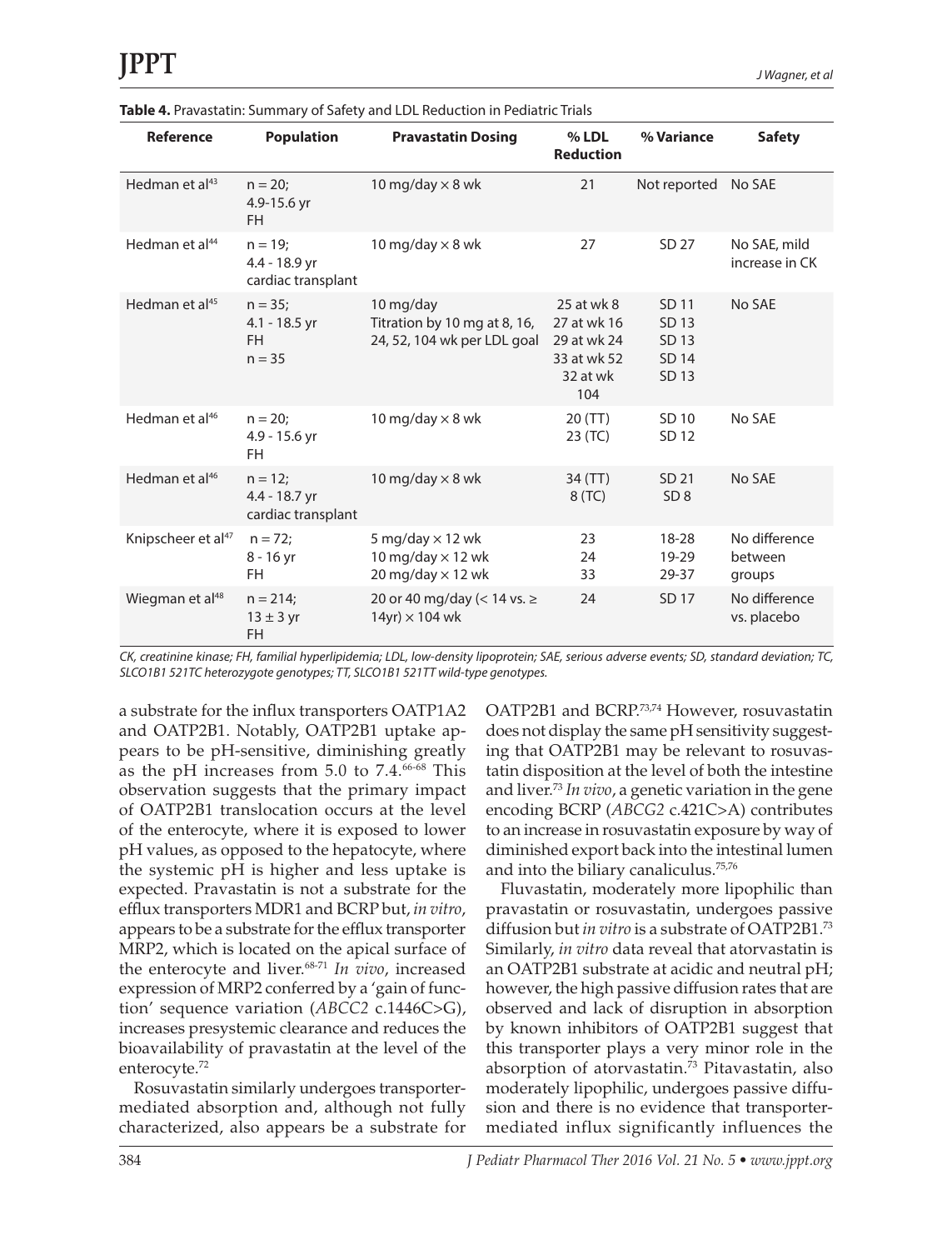| <b>Reference</b>                            | <b>Population</b>                           | <b>Simvastatin Dosage</b>                                                                                 | $%$ LDL<br><b>Reduction</b>                             | % Variance                       | <b>Safety</b>                           |
|---------------------------------------------|---------------------------------------------|-----------------------------------------------------------------------------------------------------------|---------------------------------------------------------|----------------------------------|-----------------------------------------|
| de Jongh et al $37$                         | $n = 173$<br>$14.4 \pm 2.1$ yr<br><b>FH</b> | 10 mg/day $\times$ 8 wk<br>20 mg/day $\times$ 8 wk<br>40 mg/day $\times$ 8 wk<br>40 mg/day $\times$ 24 wk | 31 at wk 8<br>35 at wk 16<br>38 at wk 24<br>41 at wk 48 | SD 11<br>SD 12<br>SD 16<br>SD 39 | No SAE.<br>Slight decrease in<br>DHEA-S |
| Ferreira et al <sup>38</sup>                | $n = 36$<br>$10.3 \pm 4$ yr<br><b>HC</b>    | 10 mg mg/day $\times$ 4 wk                                                                                | 37                                                      | SD 12                            | No difference vs.<br>placebo            |
| Dirisamer et al <sup>39</sup>               | $n = 20$ :<br>$13 \pm 2.4$ yr<br><b>FH</b>  | 5 or 10 mg/day (LDL < 220<br>$vs. \ge 220$<br>step-wise titration up to<br>20 mg $\times$ 52 wk           | $25(5 \text{ mg})$<br>30 (10 mg)<br>36 (20 mg)          | Not reported                     | No differences<br>between groups        |
| de Jongh et al <sup>40</sup>                | $n = 50$<br>$14.2 \pm 3.1$ yr<br><b>FH</b>  | 10 mg/day $\times$ 8 wk<br>20 mg/day $\times$ 8 wk<br>40 mg/day $\times$ 12 wk                            | 40                                                      | 19%                              | No differences vs.<br>placebo           |
| Stefanutti et al <sup>41</sup>              | $n = 16$<br>$4 - 12$ yr<br><b>FH</b>        | 10 mg/day $\times$ 52 wk                                                                                  | 29                                                      | Not reported                     | No difference vs.<br>placebo            |
| Garcia-de-la-<br>Puente et al <sup>42</sup> | $n = 25;$<br>4 - 17 yr<br>renal disease     | 5 or 10 mg/day (≤30 vs.<br>$>30$ kg) $\times$ 4 wk<br>10 mg or 20 mg titration<br>$(at wk 4) \times 8 wk$ | 34                                                      | Not reported                     | No difference vs.<br>placebo            |

**Table 5.** Simvastatin Summary of Safety and LDL Reduction in Pediatric Trials

*DHEA-S, dehydroepiandrosterone-sulfate; FH, familial hyperlipidemia; HC, hypercholesterolemia; LDL, low-density lipoprotein; SAE, serious adverse events; SD, standard deviation.*

disposition of this drug. However, pitavastatin absorption can be attenuated presystemically by P-glycoprotein (P-gp).<sup>77,78</sup> Finally, there is no reported transporter-mediated absorption influencing the simvastatin or lovastatin lactones.

Another factor for consideration with respect to the absorption of statins is the impact of coadministered meals. Regardless of whether the drug is delivered by solution or capsule, concurrent administration of fluvastatin with food markedly reduces exposure and delays absorption (area under the curve [AUC],  $-17\%$  to  $-24\%$ ; C<sub>max</sub>,  $-60\%$ to −73%; T<sub>max</sub>, +56%).<sup>79</sup> This was also observed with pravastatin (AUC, –30%; C<sub>max</sub>, –49%; T<sub>max</sub>, +50%)<sup>80</sup> and rosuvastatin (AUC, -93%; C<sub>max</sub>,  $-93\%$ ; T<sub>max</sub>, +10% ).<sup>81</sup> However, meals markedly slow the rate of absorption for atorvastatin  $(T<sub>max</sub>)$ +124%) and pitavastatin ( $T_{\text{max}}$ , +143%). In fed states, atorvastatin  $C_{\text{max}}$  (−48%) and pitavastatin  $C_{\text{max}}$  (−55%) are reduced, although the impact on the extent of exposure for atorvastatin (AUC, −13%) and pitavastatin (AUC, −15%) is less pronounced.82,83 In contrast, lovastatin concentrations drop when administered under fasting

conditions  $(\sim 33\%)$ ,  $\frac{84}{3}$  whereas simvastatin can be taken without regard to meals.<sup>85</sup>

A final observation is the differential effect of morning versus evening dosage for the statin agents. When pravastatin is given in the evening, the  $C_{\text{max}}$  and AUC are reduced by approximately  $60\%$  compared with those for morning dosage. $86$ Similarly, the  $C_{\text{max}}$  and AUC of atorvastatin are reduced by roughly 30% when administered in the evening.<sup>87</sup> Fluvastatin concentrations are reported to be higher following evening dosage,<sup>88</sup> while no significant differences were observed for rosuvastatin.<sup>89</sup> These differences in drug exposure relative to the timing of dosage could be secondary to physiologic patterns of gastric emptying. Circadian changes in drug absorption have been observed in response to increased gastric emptying times in the evening.<sup>90</sup> Additionally, the diurnal pattern of cholesterol biosynthesis (peak, 12:00 midnight to 4:00 am) in relation to an evening dose could increase amount of statin used by the hepatocyte and thereby affect the plasma exposure of a statin.<sup>91,92</sup> Whether these differences definitely arise as a result of changes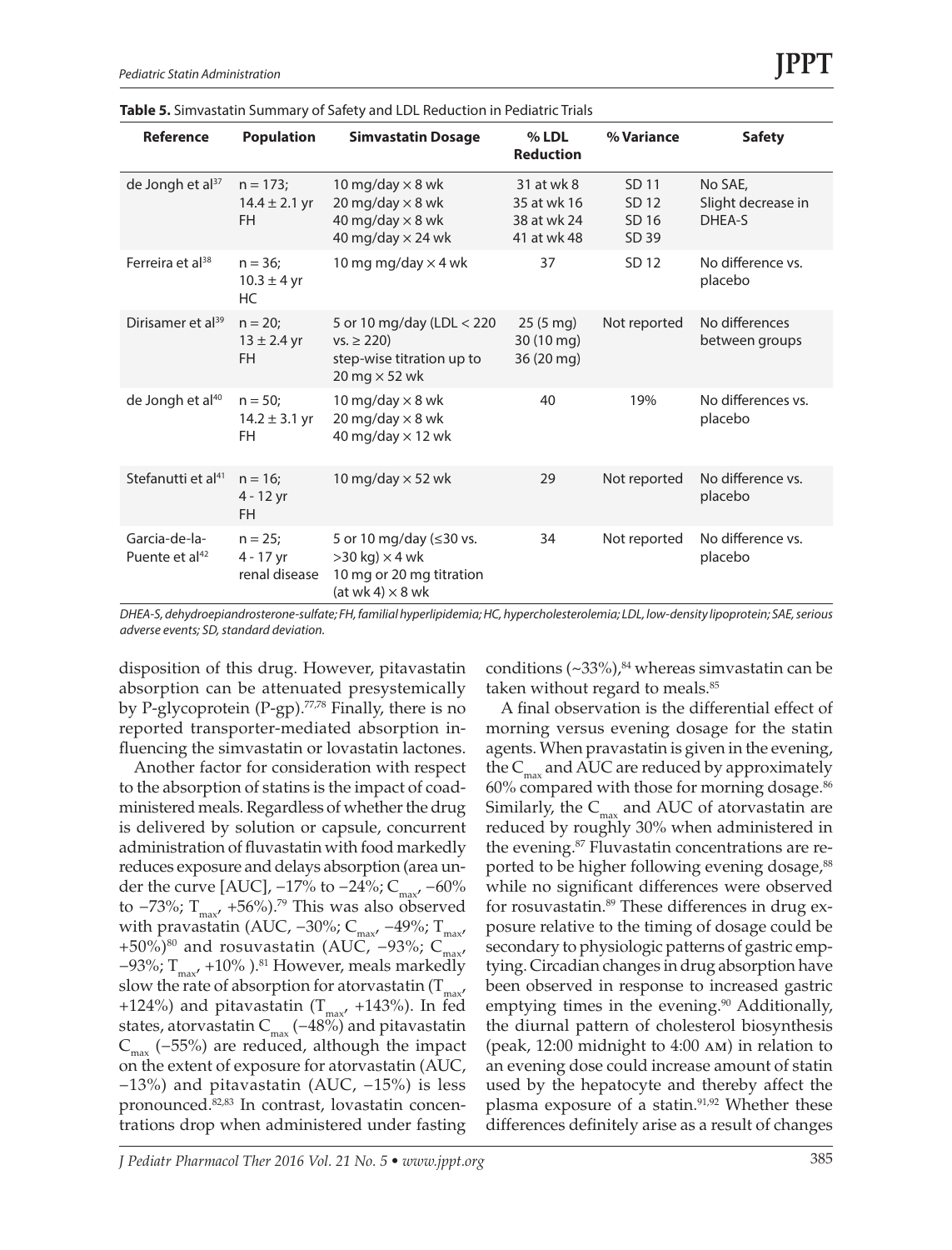| <b>Agent (reference)</b>                            | <b>Population</b>                                      | <b>Dosage</b>                                                                            | % LDL Reduction                                                               | % Variance                                           | <b>Safety</b>                                        |
|-----------------------------------------------------|--------------------------------------------------------|------------------------------------------------------------------------------------------|-------------------------------------------------------------------------------|------------------------------------------------------|------------------------------------------------------|
| Fluvastatin<br>(van der Graaf et al <sup>49</sup> ) | $n = 84$ ;<br>$12.6 \pm 2.1$ yr<br><b>FH</b>           | 20 mg/day for 6 wk<br>Titration to 40- or<br>80-mg intervals per<br>$LDL \times 96$ wk   | 34                                                                            | $29 - 39$                                            | N/A, no placebo<br>arm                               |
| Atorvastatin<br>(McCrindle et al <sup>50</sup> )    | $n = 187$ ;<br>$14.1 \pm 2.0$ yr<br>FH or<br>severe HC | 10 mg/day titration<br>to 20 mg at wk<br>4 based on LDL<br>continuing over<br>26 wk      | 40                                                                            | SE <sub>1</sub>                                      | No difference vs.<br>placebo                         |
| Atorvastatin<br>(Gandelman et al <sup>51</sup> )    | $n = 39;$<br>$6$ to $<$ 18 yr<br><b>FH</b>             | 5 or 10 mg/day $\times$ 8<br>wk ( $< 10$ vs $\ge 10$ yr)<br>Titration per LDL<br>at wk 4 | $37(5 \text{ mg})$<br>43 (5 mg to 10 mg)<br>38 (10 mg)<br>41 (10 mg to 20 mg) | SD 11<br>SD <sub>6</sub><br>SD <sub>8</sub><br>SD 12 | No difference<br>between groups                      |
| Atorvastatin<br>(Argent et al <sup>52</sup> )       | $n = 18$<br>$13 \pm 4$<br>renal<br>transplant          | 5 or 10 mg/day (<<br>40 kg vs. $\geq$ 40 kg) $\times$<br>36 wk                           | 57                                                                            | SD <sub>7</sub>                                      | No difference vs.<br>untreated                       |
| Rosuvastatin<br>(Avis et al <sup>53</sup> )         | $n = 176$ ;<br>$13.8 \pm 1.7$<br><b>FH</b>             | 5, 10, 20 mg/day<br>titration at wk 12<br>per LDL $\times$ 40 wk                         | 38<br>45<br>50                                                                | SD 13<br>SD 17<br>SD 14                              | No difference vs.<br>placebo                         |
| Rosuvastatin<br>(Marais et al <sup>54</sup> )       | $n = 44$<br>$8 - 63$ yr<br>hoFH                        | 20 mg/day $\times$ 6 wk<br>40 mg/day $\times$ 6 wk<br>80 mg/day $\times$ 6 wk            | 19<br>23<br>21.4                                                              | SD 16<br>SD 15<br>SD 21                              | No SAE                                               |
| Pitavastatin<br>(Braamskamp et al <sup>55</sup> )   | $n = 106$<br>6 - 17 yr<br><b>FH</b>                    | 1 mg/day $\times$ 12 wk<br>$2$ mg/day $\times$ 12wk<br>4 mg/day $\times$ 12wk            | 23.5<br>30.1<br>39.3                                                          | SE 2.1<br>SE 2.1<br>SE 2.2                           | DHEA-S<br>significantly<br>decreased (4 mg<br>group) |

| Table 6. Synthetic Statins: Summary of Safety and LDL Reduction in Pediatric Trials |  |  |
|-------------------------------------------------------------------------------------|--|--|
|-------------------------------------------------------------------------------------|--|--|

*DHEA-S, dehydroepiandrosterone-sulfate; FH, familial hyperlipidemia; HC, hypercholesterolemia; hoFH, homozygous familial hyperlipidemia; LDL, low-density lipoprotein; SAE, serious adverse events; SD, standard deviation; SE, standard error.*

in absorption, distribution or elimination or intrinsic cholesterol production patterns remains unclear; however the observation that these patterns do not appreciably alter lipid-lowering properties of the affected statins limits the clinical relevance of these findings.

Concurrent with and subsequent to oral absorption, the statins (with the exception of pitavastatin) are subject to extensive first-pass extraction, effectively reducing their bioavailability.29,59,93-96 Because drug-metabolizing enzymes mediate statin metabolism, these reactions are reviewed in *Metabolism* below. However, we point out here that when first-pass occurs at the level of the intestinal enterocyte, the absolute bioavailability of these agents is reduced, influencing both efficacy and toxicity. In contrast, when hepatocytes are the principal mediators of first pass, a more favorable scenario is set where concentrations at the target organ (i.e., the liver)

increase while peripheral exposure decreases, thereby leading to enhanced efficacy and fewer side effects (e.g., myalgias).<sup>97</sup>

#### *Distribution*

Hepatic uptake for the highly lipophilic statin lactones occurs by passive diffusion, $60$  but for most of the statins, it is facilitated by transportermediated processes. OATP1B1, encoded by the solute-carrier organic anion transporter gene *SLCO1B1*, is the principle transporting protein into the hepatocyte for most statins and has been reviewed extensively.60,98-100 Among the transporters with a minor role in statin disposition, pitavastatin, rosuvastatin, and fluvastatin are substrates for OATP1B3 (*SLCO1B3*),<sup>60,101,102</sup> rosuvastatin and fluvastatin appear to be substrates for OATP2B1 (*SLCO2B1*),73,103,104 and rosuvastatin also appears to be a substrate for the sodium-dependent cotransporting polypeptide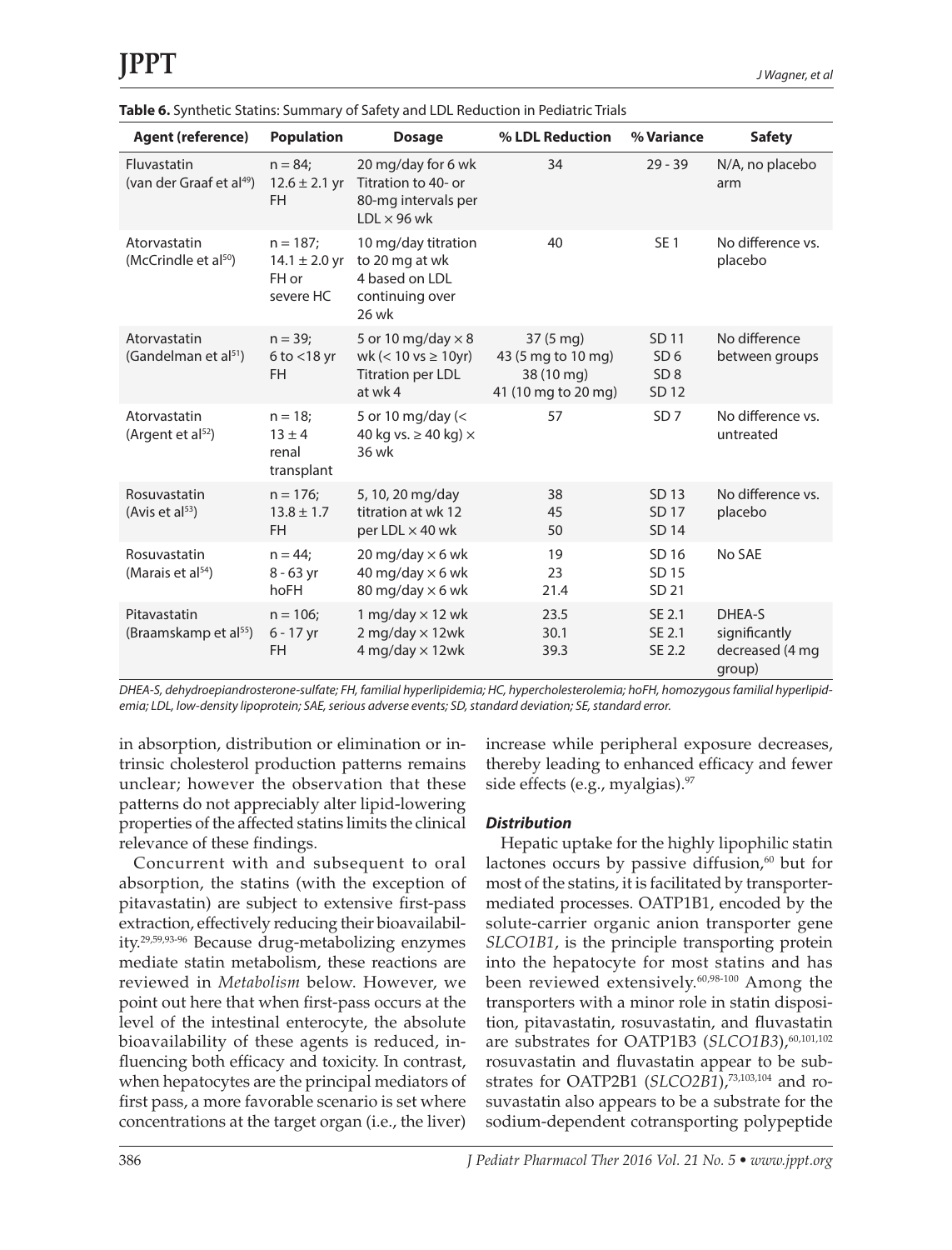(NTCP) which may account for as much as 35% of its hepatic uptake.103 Fluvastatin also appears to enter the hepatocyte by passive diffusion.<sup>105-107</sup> As above, cellular uptake of the simvastatin and lovastatin lactones relies primarily on passive diffusion; however, simvastatin and lovastatin acid are substrates of OATP1B1 *in vitro* and *in vivo.*108,109 Notably, the simvastatin and lovastatin lactones appear to inhibit OATP1B1-mediated transport.<sup>110,111</sup>

The clinical relevance of OATP-mediated statin disposition has been demonstrated in a number of drug-drug interaction studies. A 7-fold increase in the AUCs of atorvastatin acid and 2-hydroxy atorvastatin acid and a 3-fold increase in AUC of 4-hydroxy atorvastatin acid were observed when this statin was coadministered with rifampin (a known inhibitor of OATP1B1 and OATP1B3).<sup>112-114</sup> In the presence of cyclosporine (a potent inhibitor of OATP1B1 and CYP3A4) atorvastatin AUCs were 6- to 15-fold increased, $115-117$  fluvastatin AUC was 3-fold increased,<sup>118</sup> lovastatin AUC was 20-fold increased,<sup>119</sup> pitavastatin AUC was 5-fold increased,99 pravastatin AUC was 5- to 10-fold increased, $44,119,120$  rosuvastatin AUC was 7-fold increased,<sup>121</sup> and simvastatin AUC was 3- to 8-fold increased.122,123 Certainly, CYP3A4 inhibition from cyclosporine can contribute to the overall increases observed in statin exposure; however, this can be concluded to play a minor role given that rosuvastatin, pravastatin, and pitavastatin are not significantly metabolized by CYP3A4.124-128 In fact, pravastatin, the most hydrophilic compound, had a 10-fold increase in AUC when administered to children and adolescents who were taking triple immunosuppressive therapy containing cyclosporine and no other CYP substrates.<sup>44</sup> Gemfibrozil, also an inhibitor of OATP1B1 and CYP2C8, produced a 2-fold increase in AUCs of atorvastatin, lovastatin, pitavastatin, pravastatin, rosuvastatin, and simvastatin.<sup>99,129-133</sup>

Cumulatively, the data from the abovedescribed studies provide compelling evidence that OATP1B1 is a critically important determinant of drug disposition for most of the statins. Consequently, functional polymorphisms in the *SLCO* gene families are also expected to influence statin disposition and, thus, have been the subject of considerable interest.<sup>99,134</sup> Much of this work stems from a study of pravastatin pharmacokinetics, where extreme outliers were

attributed to 2 single-nucleotide variants in *SLCO1B1.*135 These mutations were observed in the promoter region ( −11187G>A) and in exon 5 (c.521T>C) and were associated with a 50% reduction in non-renal clearance.<sup>136</sup> This finding was independently confirmed in heterozygous carriers of *SLCO1B1\*15* (containing the 388A>G and 521T>C variants) who demonstrated mean pravastatin exposures (AUC  $_{0-12}$ ) that were 93% higher and heterozygous carriers of the \*17 haplotype (containing the −11187G>A, 388A>G, and 521T>C variants) who had exposures that were 130% higher than non-carriers.<sup>137</sup>

Ultimately, the functional consequence of *SLCO1B1* sequence variations on statin exposure are reflected by the dependence of the individual statin on OATP1B1 for cellular uptake. Heterozygosity for SLCO1B1\*5 and \*15 haplotypes is associated with a 3-fold, 2.5-fold, and 2-fold increase in exposure for simvastatin acid, atorvastatin and pravastatin, respectively, with very little effect on fluvastatin.99 *SLCO1B1* genotype also influences the effect of rifampin on atorvastatin exposure wherein a 9-fold increase in AUC is observed in patients with a fully functional 521TT genotype versus a 5-fold increase in AUC observed for the 521CC genotype.<sup>138</sup> We would be remiss not to allude to the *in vitro* data which suggest that the C800T variant of NTCP may confer enhanced uptake of rosuvastatin, but there are no clinical data to support a role for this mutation *in vivo.*<sup>103</sup>

These studies underscore the critical role of OATP1B1 in statin disposition. By extension, this has important implications for drug safety, where an increase in systemic exposure mediated by reduced OATP1B1 activity can increase the risk of myopathy in statin-treated patients. The Statin Response Examined by Genetic Haplotype Markers (STRENGTH) trial demonstrated this with the observation that patients who were heterozygous for a non-coding sequence variation in linkage disequilibrium with c.521T>C experienced a 4.5 fold increase in risk of myopathy. Patients who were homozygous for this mutation experienced a 16.9 increase in risk of myopathy.<sup>139</sup>

All statins, except for pravastatin, are extensively protein bound. 56,57,65,95,96,125,140,141 Therefore, the circulating concentration of free drug is relatively low for most agents in this class. However, the extent of distribution into peripheral tissues in humans is not well characterized. In theory, the statins with reduced lipid solubility (e.g.,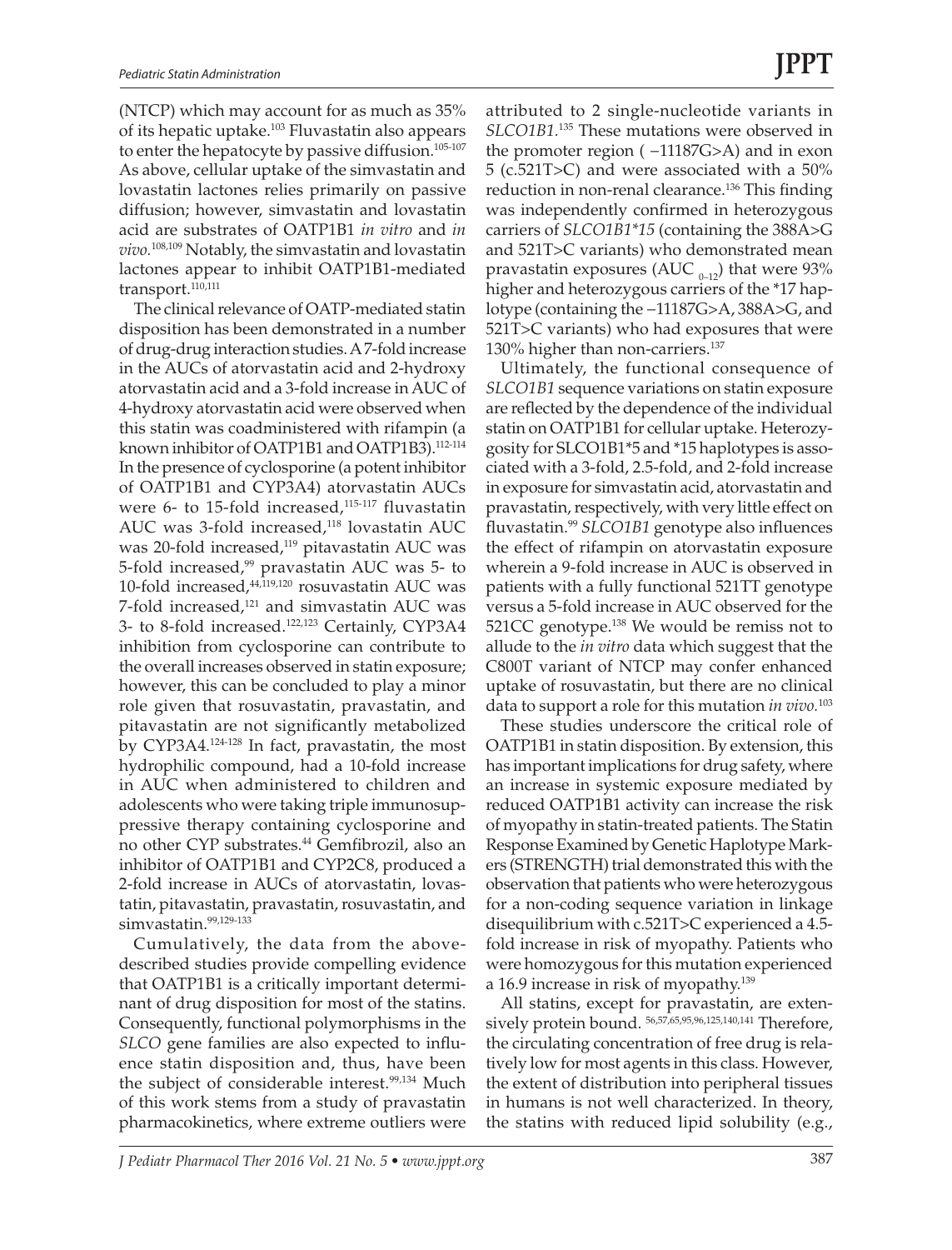pravastatin) should demonstrate less extensive tissue distribution, which would ostensibly provide a safer alternative in children, where brain and gonadal tissues are still maturing. *In vitro* and *in vivo* data support this supposition, demonstrating that lower exposures are observed for pravastatin than for lovastatin and simvastatin in the central nervous system,<sup>142,143</sup> and pravastatin also manifests a lower risk of myopathy than simvastatin and atorvastatin do.<sup>144-149</sup> However, there are contradictory data which suggest that pravastatin can influence gene expression in the central nervous system to the same extent as some of the other statins.<sup>143</sup> Until the active transporters responsible for tissue distribution of the statins and their ontogeny in children are

more fully elucidated, practitioners will need to rely on the adverse event profiles reported from clinical studies.

### *Metabolism*

Although *in vitro* reaction phenotyping studies suggest that cytochromes P450 (CYP) 2C8, 2C9, 2C19, 2D6, 3A4, and 3A5 are all capable of metabolizing the statins, current data suggest that CYP3A4 is a major contributor to simvastatin, lovastatin, and atorvastatin metabolism.95,150-152 In the presence of the CYP3A4/5 inhibitor troleandomycin, simvastatin acid metabolism is decreased by 90%.150 When administered concurrently with the CYP3A4 inhibitor itraconazole, 15- to 19-fold increases are observed in simvastatin and lovastatin AUCs.<sup>98,126-128</sup> The impact of itraconazole on the AUC of atorvastatin is more modest  $(+47%)$ ,<sup>151</sup> and the coadministration of CYP3A4 inhibitors has no significant effect on clearance of pravastatin, fluvastatin, rosuvastatin, or pitavastatin, consistent with the limited role of CYP3A4 in the metabolism of these compounds.153 *In vitro* and *in vivo* data suggest that fluvastatin is a substrate for  $CYP2C9$ ,<sup>154-156</sup> whereas pravastatin, pitavastatin, and rosuvastatin do not undergo appreciable CYP-mediated metabolism.

Despite the fact that CYP3A4 activity is highly variable, mutations driving this variability have not been fully elucidated.157 However, a sequence variation in intron 6 of this gene associated with reduced CYP3A4 expression and activity (rs35599367 C>T, designated CYP3A4\*22) has also been associated with the need for 0.2- to 0.6-fold lower doses of atorvastatin, lovastatin, and simvastatin to adequately manage lipid profiles.158,159 With fluvastatin, patients homozygous for the \*3 allele of CYP2C9 (which confers reduced activity in this enzyme) demonstrate 3-fold lower clearance values of the active fluvastatin enantiomer. Notably, the resultant lipid profiles were not correlated with CYP2C9 genotype.<sup>160</sup> Collectively, these studies support a role for allelic variations in drug-metabolizing enzymes influencing the pharmacokinetics and, in some cases, pharmacodynamics of the statins that rely on these pathways for clearance.

UDP-glucuronosyl transferase (UGT)-catalyzed conjugation is the primary route by which statins and their metabolites are further biotransformed in hepatocytes.<sup>161,162</sup> The open acids are conjugated by UGT to form an acyl glucuronide that subsequently cyclizes to form a lactone ring (i.e., lactonization). This process results in a loss of pharmacologic activity and is common to all statins present in the open acid form. Notably, carboxyl esterase can reverse the lactonization process thereby regenerating the open acids. Alternatively, the lactones can be directly metabolized by the CYPs in a process that appears to occur more rapidly than is observed for open acids.<sup>60,163</sup> Although important in the disposition of statins, the overall contribution of UGTs is quantitatively less substantial than that of the CYPs.163 As above, pravastatin, rosuvastatin, and pitavastatin do not undergo extensive UGTmediated conjugation.

Although conjugation plays a more limited role in statin disposition, recent data suggest that allelic variants of UGT may have a modest effect of statin activity. The UGT1A3\*2 allele has been associated with increased lactonization activity for atorvastatin.<sup>164</sup> Homozygosity of the UGT1A3\*2 allele was accompanied by a 1.7- and 2.7-fold increase in AUC of the parent and 2-hydroxyatorvastatin lactones, respectively, compared to that in patients who are homozygous for UGT1A3\*1. Furthermore, this increase in lactone formation correlated with a reduction in the maximal effect of atorvastatin on total and LDL cholesterol-lowering from baseline.<sup>165</sup>

#### *Excretion*

Biliary excretion of the UGT-conjugated statins occurs through several transporters, including multidrug resistance 1 (MDR1; *ABCB1*), multidrug resistance-associated protein 2 (MRP2;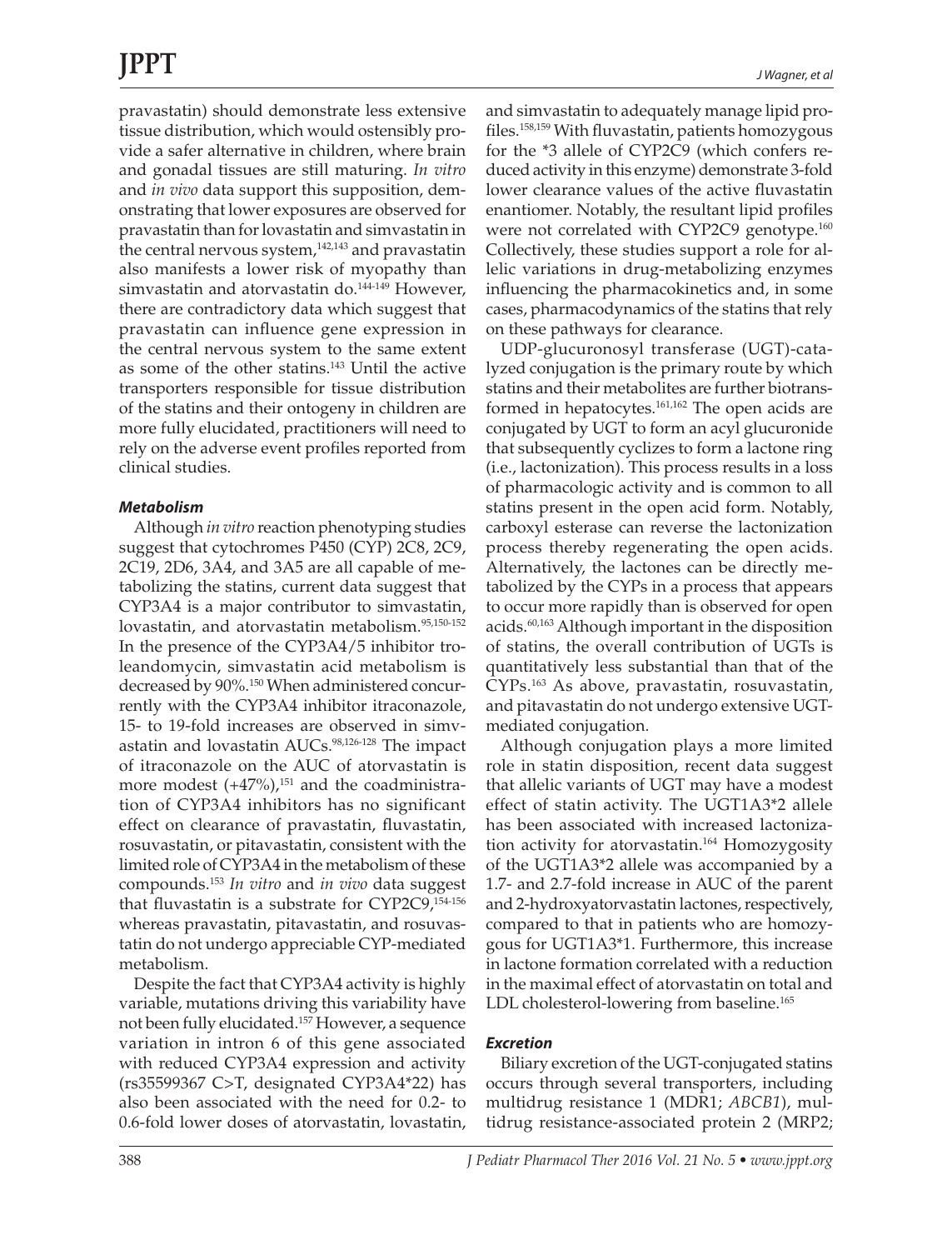*ABCC2*), breast cancer resistance protein (BCRP; *ABCG2*), and bile salt exporting pump (BSEP; *ABCB11*). However, the quantitative importance of these efflux transporters in the overall disposition profile of the statins has yet to be fully elucidated. Nonetheless, the consequences of genetic variations in the efflux transporters relevant to the statins have also recently been examined. *In vitro*, there is no consensus regarding MDR1 expression or activity in the common allelic variants of *ABCB1* (c.1236C>T, c.2677G>T/A, c.3435C>T).166 *In vivo*, these allelic variants do not appear to significantly influence the interindividual variability in fluvastatin, pravastatin, lovastatin, and rosuvastatin pharmacokinetics,<sup>167</sup> but significantly increase the exposure of simvastatin and atorvastatin acid by 60% and 55%, respectively.168

Conversely, the *ABCG2* c.421C>A variant, which has been associated with transport activity *in vitro,*169 appears to increase the exposure of atorvastatin, fluvastatin, simvastatin lactone, and rosuvastatin by 72%, 72%, 111%, and 144%, respectively, in subjects with the AA genotype compared to those in patients with the wild-type CC genotype.75,170 Note that this genotype does not appreciably impact the pharmacokinetics of simvastatin acid or pravastatin.170 As discussed in *Absorption* above, pravastatin is subject to MRP2-mediated transport *in vitro* at the level of the enterocyte and hepatocyte.69-71 *In vivo*, the *ABCC2* c.1446C>G variant decreases the exposure of pravastatin (AUC, −68%) compared to wild-type controls secondary to a "gain of function" mutation.72 It remains unknown whether this decrease in exposure is due to enhanced presystemic and/or hepatic clearance. Conversely, Mrp2-deficient rats have significantly diminished biliary clearance of pravastatin,<sup>71</sup> and *in vitro* data suggest that BSEP may be an alternative mechanism by which pravastatin is cleared from the hepatocyte.171

Renal clearance is far less pronounced than biliary excretion. Most of the statin agents have minimal renal clearance (< 10%) after an orally administered dose,<sup>56,57,59,79,124,172</sup> except for pravastatin in which 20% is renally cleared.<sup>62</sup> The exposure of pravastatin acid is not impacted by diminished renal function; however, exposure of the 3-alpha-hydroxy-pravastatin metabolite was significantly increased (AUC, +48%) compared to that in subjects with normal renal function.<sup>173</sup>

Halstenson et al $173$  suggest that this increased interconversion occurs secondary to decreased gastric pH, which is a direct result of kidneyrelated metabolic changes. Hepatic conversion to 3-alpha-5-beta, 6-beta-trihydroxy isomeric metabolite occurs more frequently in severe renal impairment, suggesting that more pravastatin acid is cleared hepatically. Although renal impairment does not appear to alter the exposure of pravastatin acid, the impact of both metabolites on statin disposition and response require further investigation. *In vitro*, pravastatin is a substrate of organic anion transporter 3 (OAT3), a transporter located on basolateral membrane of the proximal tubule, and it is responsible for its uptake in the kidney.174,175 *In vitro*, gemfibrozil inhibits pravastatin uptake in OAT3-expressing cells.176 *In vivo,* coadministration of pravastatin and gemfibrozil lead to an increase in pravastatin exposure (AUC, +202%) and decreased renal clearance (−40%).131 This 40% reduction in renal clearance does not solely explain the increase in pravastatin exposure, but it could serve as a contribution to pravastatin disposition. Further investigation by Nishizato et al<sup>136</sup> found that several OAT3 single-nucleotide polymorphisms did not affect pravastatin pharmacokinetics.<sup>136</sup> However, the single-nucleotide polymorphisms included in this analysis have not been associated with decreased transporter function. Overall, patients with renal impairment do not require dose adjustments, but the impact of renal clearance with pravastatin administration requires further elucidation.

Given the current state of our knowledge of the disposition pathways for the available statins (most of which mature prior to adolescence) and the relative absence of data on the ontogeny of transporter expression which could influence recommendations for statin dosage in children, considerations for the selection of statin agents in the pediatric population will largely reflect the same considerations used with adult patients. To maximize the dose-exposure profile, considerations include whether the patient is receiving gastric acid-modifying therapy and whether greater adherence is anticipated to a regimen that requires medication administration with or without meals. To influence the exposure-response profile, one should consider the genetic constitution of the patient, the concurrent administration of drugs that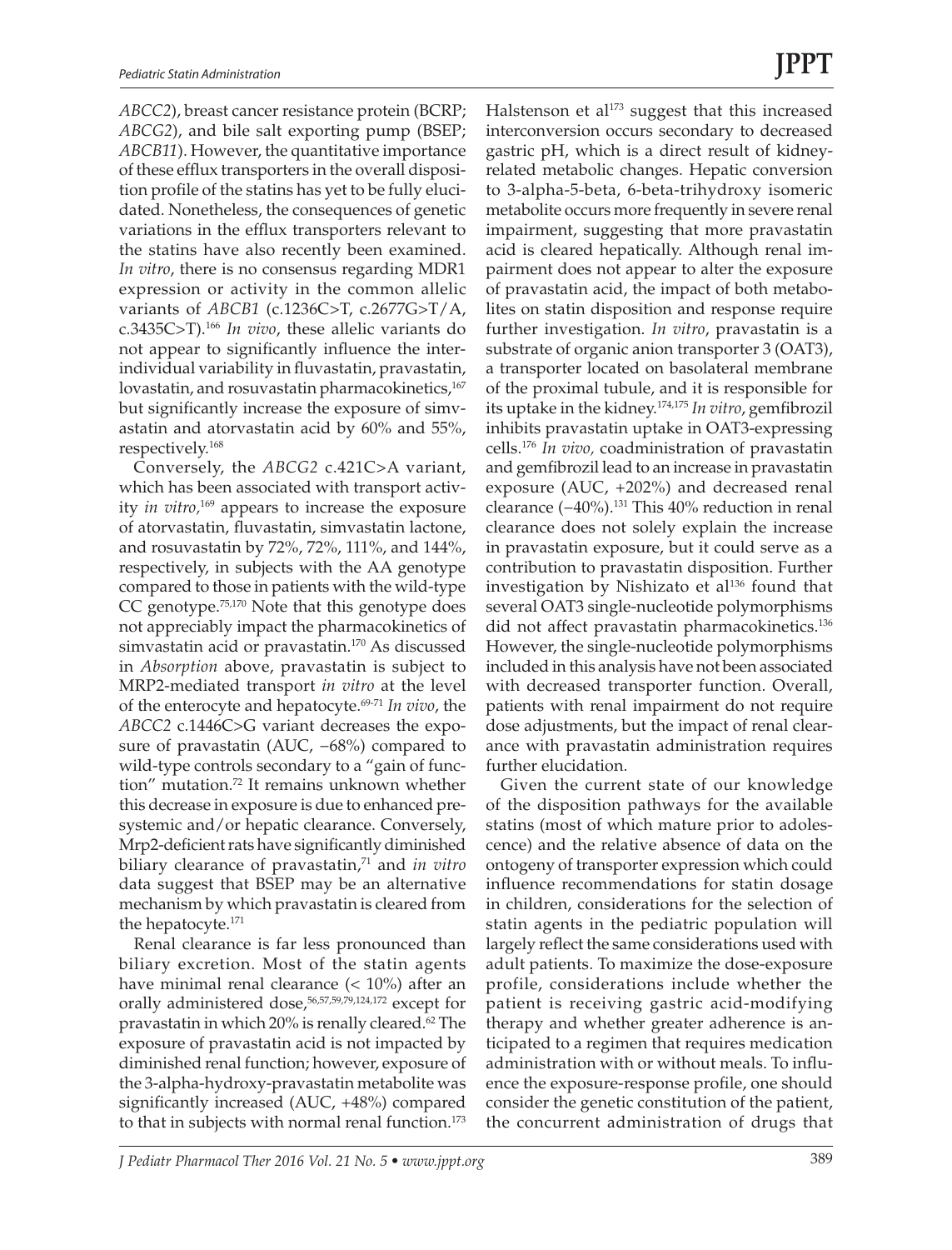|  |  |  | Table 7. Statin Studies Under Non-Hyperlipidemic Conditions |
|--|--|--|-------------------------------------------------------------|
|  |  |  |                                                             |

| <b>Condition</b>                                                   | <b>Investigated Mechanism(s)</b>                                                                                                                                |
|--------------------------------------------------------------------|-----------------------------------------------------------------------------------------------------------------------------------------------------------------|
| Autoimmune myocarditis <sup>181,182</sup>                          | Inhibit expression of inflammatory cytokines<br>Reduce infiltration of T cells<br>Improve myocardial repolarization                                             |
| Cardiac allograft vasculopathy <sup>183-190</sup>                  | Improve prognosis post-transplant<br>Reduce expression of cell adhesion molecules<br>Reduce graft rejection<br>Reduce circulating monocytes<br>Improve survival |
| Cancer <sup>191-195</sup>                                          | Stimulate antiproliferation<br>Promote apoptosis<br>Inhibit angiogenesis<br>Inhibit cell migration                                                              |
| Chronic kidney disease <sup>196-198</sup>                          | Decrease decline in GFR<br>Prevent contrast induced acute kidney injury<br>Decrease risk of stroke                                                              |
| Fracture injuries, bone healing, & osteoporosis <sup>199-204</sup> | Promote mesenchymal cell differentiation to osteoblasts<br>Protect osteoblasts from apoptosis<br>Reduce osteoclast activity and bone resorption                 |
| HIV <sup>205-211</sup>                                             | Slow progression of vascular disease on ART<br>Improve flow-mediated vasodilation<br>Implement immunomodulation<br>Reduce all-cause mortality                   |
| Immunomodulation <sup>212-214</sup>                                | Inhibit interferon production<br>Decrease T cell activation                                                                                                     |
| Infection <sup>215-218</sup>                                       | Reduce risk of mortality from bacterial and viral infection                                                                                                     |
| Lupus <sup>219-222</sup>                                           | Reduce C-reactive protein<br>Reduce circulating chemokines<br>Improve endothelial function                                                                      |
| Polycystic ovary syndrome <sup>223-225</sup>                       | Reduce markers of inflammation<br>Reduce androgenic steroid concentrations                                                                                      |
| Rheumatoid arthritis <sup>226-231</sup>                            | Reduce risk of mortality<br>Reduce joint pain/swelling<br>Reduce markers of inflammation                                                                        |
| Rotator cuff injury <sup>232,233</sup>                             | Stimulate migration and adhesion of tenocytes<br>Protect against hyperlipidemia-associated RC injury                                                            |
| Sickle cell disease <sup>178,234-236</sup>                         | Reduce thrombin generation/lower circulating procoagulants<br>Improve endothelial dysfunction                                                                   |

*ART, antiretroviral therapy; GFR, glomerular filtration rate; HIV, human immunodeficiency virus; RC, rotator cuff*

compete as substrates for transport pathways, and comorbidities that may alter circulating protein stores of the presence of protein-binding displacers in the circulation. Future studies on the pharmacokinetics of statins in the pediatric population, and an expansion of our knowledge on the developmental patterns of transport expression, will permit clinicians to further individualize the selection and dosage of statins in this population.

## **FUTURE CONSIDERATIONS**

Owing to their pleiotropic effects, the statins have been extensively evaluated for nonhyperlipidemic conditions, a few of which are detailed in Table 7, and many of which can impact children. For example, patients with sickle cell disease can develop oxidative stress and chronic inflammation to their distal vasculature as a result of transient vaso-occlusion and subsequent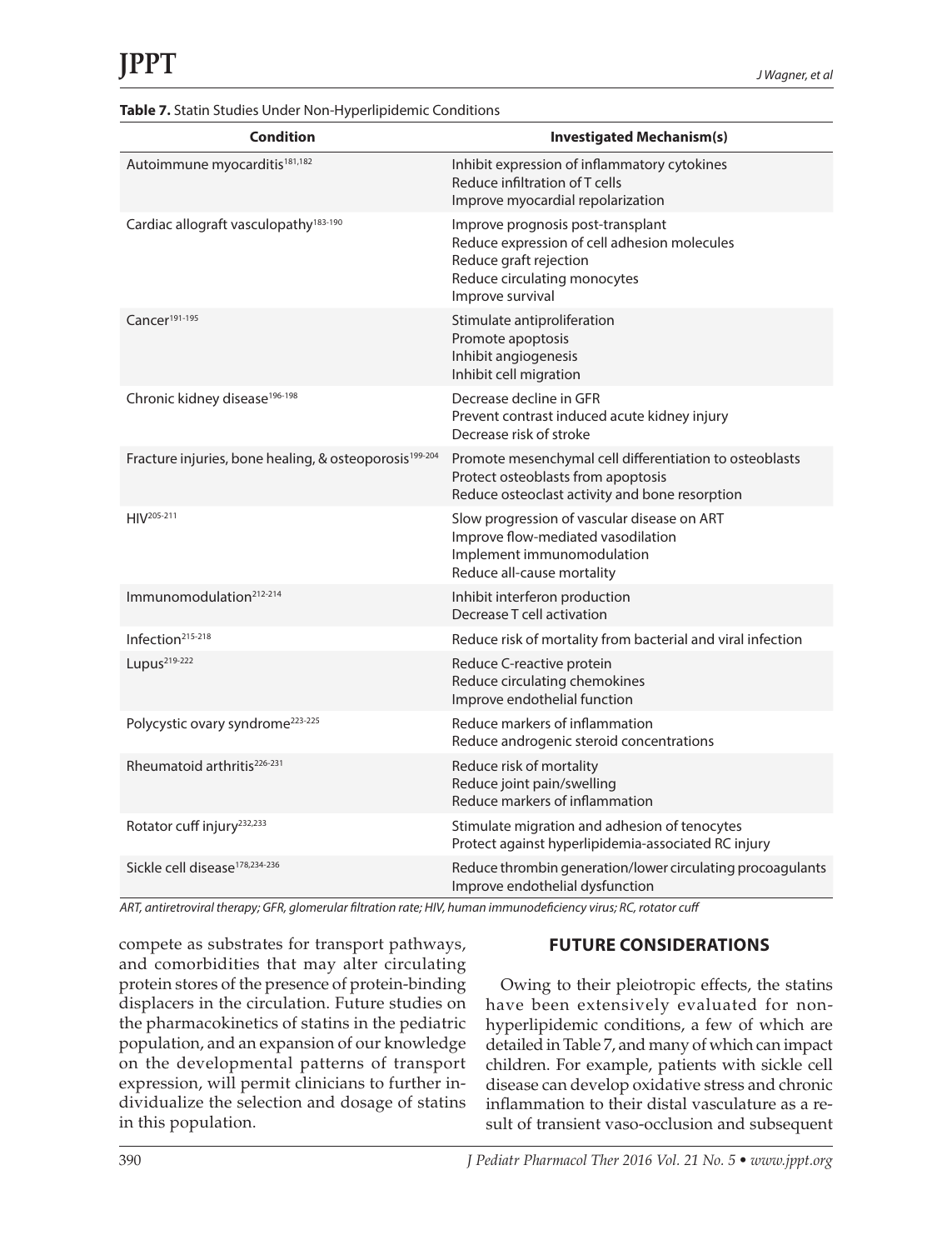reperfusion injury.<sup>177</sup> Hoppe et al<sup>178</sup> found that biomarkers of vascular dysfunction, including C-reactive protein and interleukin 6, were decreased in adolescents with sickle cell disease from 50% to 70% after a 3-week trial of low (20 mg) or moderate (40 mg) doses of simvastatin.

Additionally, statins have been used after cardiac transplantation to prevent coronary allograft vasculopathy (CAV). In pediatric cardiac transplantation, the prevalence of CAV has been reported to be as high as 17% in one retrospective analysis.179 Greater-than-optimal LDL concentrations (>100 mg/dL) post transplantation have been reported in 39% of pediatric patients 1 year after transplantation,<sup>180</sup> which can be secondary to post-transplantation steroid and immunosuppressive therapy. The addition of pravastatin therapy in pediatric cardiac transplant recipients yielded a lower incidence of CAV.179

Most of the remaining conditions for which statins have been explored exploit the anti-inflammatory and antiproliferative effects of these drugs (Table 7). Thus, it would not be unexpected to see statin coadministration in the presence of infections, fractures, and malignancies in children. However, it should be appreciated that there are an equally large number of publications that refute a role for statins in these same conditions (Table 7). In the absence of sufficient prospective clinical trials to inform the role of these agents for indications other than hyperlipidemia, the practitioner must carefully weigh the risk-benefit ratio of these agents and thoughtfully examine the *in vitro* concentration-effect profiles to inform whether and at what dose these agents should be used in pediatric patients.

#### **CONCLUSIONS**

With precursors of CAD appearing in childhood, the establishment of pediatric preventive cardiology services is rapidly emerging. However, the most appropriate management of those children and adolescents, where lifestyle changes fail, remains challenging. Despite the overall success of statins, variability in drug response in the pediatric cohort remains concerning. Although not discussed above, genes involved with drug response may contribute to some of the variability in LDL reduction among children and

adults receiving statin therapy.237-241 However, it remains unknown whether a consistent statin concentration (i.e., exposure) at the drug target was achieved in these studies. Therefore, future investigations must be designed to characterize these dose-exposure relationships in the developing child so that exposure can be controlled when attempting to determine response in this population. Once the covariates that influence statin disposition in children are validated, future clinical trials will be better informed to fully characterize the entire dose-exposureresponse relationship. With these data, dosage will be optimized to maximize efficacy while minimizing toxicity in the individual pediatric patient. In the interim, understanding the statin disposition pathway will assist pediatric providers who make recommendations related to statin prescribing where alteration of drug delivery and dosage may be appropriately tailored to meet their specific patient needs.

**Disclosure** The authors declare no conflicts or financial interest in any product or service mentioned in the manuscript, including grants, equipment, medications, employment, gifts, and honoraria.

**Abbreviations** AUC, area under the curve; BCRP, breast cancer resistance protein; BSEP, bile salt exporting pump; CAD, coronary artery disease; CAV, coronary allograft vasculopathy;  $C_{\text{max}}$ , maximal concentration; CVD, cardiovascular disease; CYP, cytochrome p450; HDL, high-density lipoprotein; HMG-CoA, 3-hydroxy-3-methylglutaryl-coenzyme A; LDL, low-density lipoprotein; MDR1, multi-drug resistance gene; MRP2, multi-drug resistance-associated protein 2; NCEP, National Cholesterol Education Program; NTCP, sodium-dependent co-transporting polypeptide; OAT, organic anion transporter; OATP, organic anion transporting polypeptide; TC, total cholesterol;  $T_{\text{max}}$ , time of maximal concentration; UGT, UDP-glucuronosyl transferase

**Correspondence** Jonathan Wagner, DO, Children's Mercy Hospital and Clinics, 2401 Gillham Road, Kansas City, MO 64108, email: jbwagner@cmh.edu

#### **REFERENCES**

1. Mozaffarian D, Benjamin EJ, Go AS, et al. Heart disease and stroke statistics—2015 update: a report from the American Heart Association. *Circulation.* 2015;131(4):e29- 322.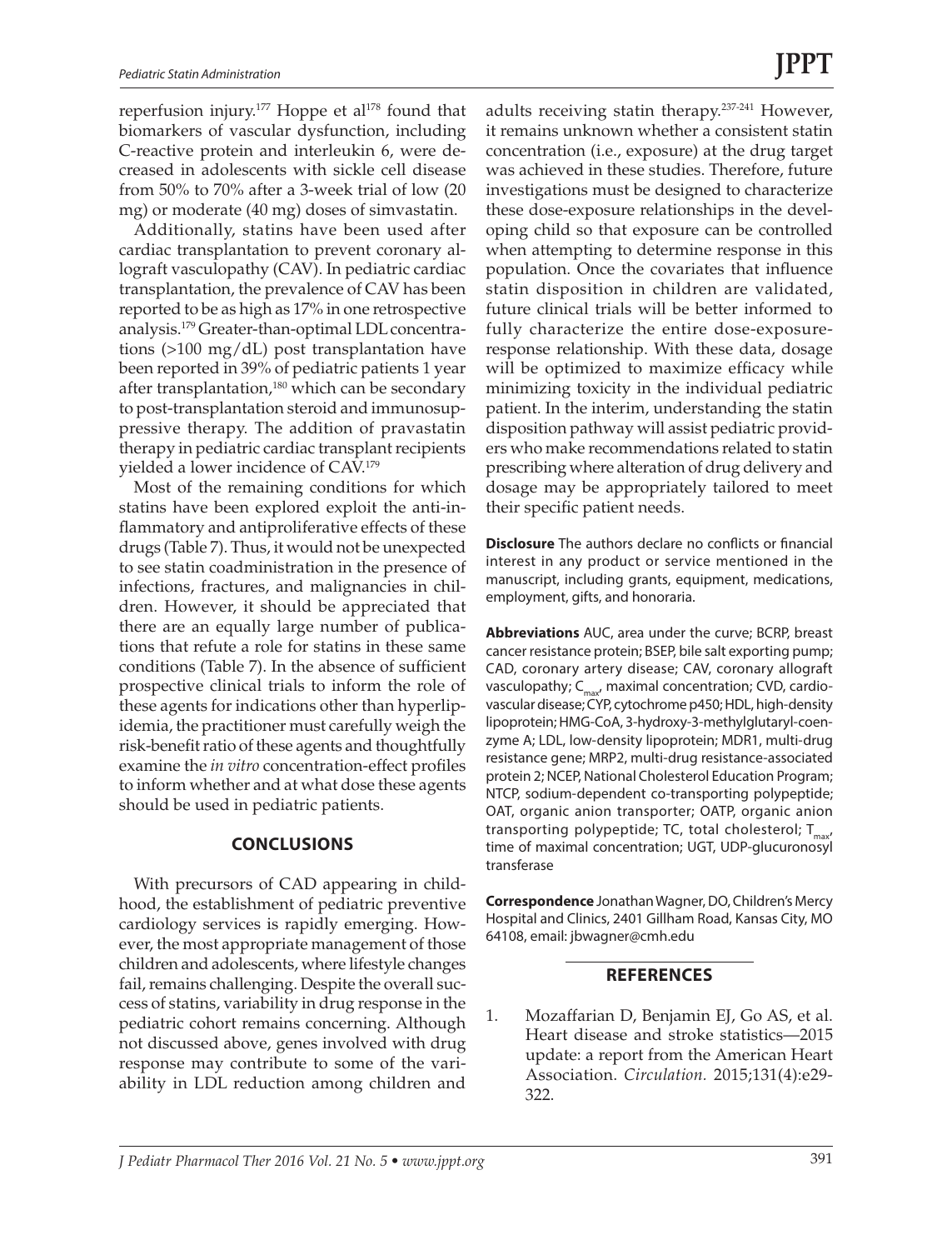- 2. Holman RL, Mc GH Jr, Strong JP, Geer JC. The natural history of atherosclerosis: the early aortic lesions as seen in New Orleans in the middle of the of the 20th century. *Am J Pathol.* 1958;34(2):209-235.
- 3. Enos WF, Holmes RH, Beyer J. Coronary disease among United States soldiers killed in action in Korea: preliminary report. *J Am Med Assoc.* 1953;152(12):1090-1093.
- 4. McNamara JJ, Molot MA, Stremple JF, Cutting RT. Coronary artery disease in combat casualties in Vietnam. *JAMA.* 1971;216(7):1185-1187.
- 5. Newman WP, 3rd, Freedman DS, Voors AW, et al. Relation of serum lipoprotein levels and systolic blood pressure to early atherosclerosis. The Bogalusa Heart Study. *N Engl J Med.* 1986;314(3):138-144.
- 6. McGill HC Jr, McMahan CA. Determinants of atherosclerosis in the young. Pathobiological Determinants of Atherosclerosis in Youth (PDAY) research group. *Am J Cardiol.* 1998;82(10B):30T-36T.
- 7. Hickman TB, Briefel RR, Carroll MD, et al. Distributions and trends of serum lipid levels among United States children and adolescents ages 4-19 years: data from the Third National Health and Nutrition Examination Survey. *Prev Med.* 1998;27(6):879-890.
- 8. Kit BK, Carroll MD, Lacher DA, Sorlie PD, DeJesus JM, Ogden C. Trends in serum lipids among US youths aged 6 to 19 years, 1988-2010. *JAMA.* 2012;308(6):591-600.
- 9. Benn M, Watts GF, Tybjaerg-Hansen A, Nordestgaard BG. Familial hypercholesterolemia in the Danish general population: prevalence, coronary artery disease, and cholesterol-lowering medication. *J Clin Endocrinol Metab.* 2012;97(11):3956-3964.
- 10. Goldberg AC, Hopkins PN, Toth PP, et al. Familial hypercholesterolemia: screening, diagnosis and management of pediatric and adult patients: clinical guidance from the National Lipid Association Expert Panel on Familial Hypercholesterolemia. *J Clin Lipidol.* 2011;5(3):133-140.
- 11. Ogden CL, Carroll MD, Flegal KM. High body mass index for age among US children and adolescents, 2003-2006. *JAMA.* 2008;299(20):2401-2405.
- 12. Lauer RM, Clarke WR. Use of cholesterol measurements in childhood for the prediction of adult hypercholesterolemia. The Muscatine study. *JAMA.* 1990;264(23):3034- 3038.
- 13. Must A, Jacques PF, Dallal GE, Bajema CJ, Dietz WH. Long-term morbidity and mortality of overweight adolescents. A followup of the Harvard growth study of 1922 to 1935. *N Engl J Med.* 1992;327(19):1350-1355.
- 14. Bibbins-Domingo K, Coxson P, Pletcher MJ, Lightwood J, Goldman L. Adolescent overweight and future adult coronary heart disease. *N Engl J Med.* 2007;357(23):2371- 2379.
- 15. Eiland LS, Luttrell PK. Use of statins for dyslipidemia in the pediatric population. *J Pediatr Pharmacol Ther.* 2010;15(3):160-172.
- 16. National Cholesterol Education Program (NCEP): highlights of the report of the Expert Panel on Blood Cholesterol Levels in Children and Adolescents. *Pediatrics.* 1992;89(3):495-501.
- 17. Ritchie SK, Murphy EC, Ice C, et al. Universal versus targeted blood cholesterol screening among youth: The CARDIAC project. *Pediatrics.* 2010;126(2):260-265.
- 18. Expert panel on integrated guidelines for cardiovascular health and risk reduction in children and adolescents: summary report. *Pediatrics.* 2011;128(suppl 5):S213-256.
- 19. Bertrais S, Balkau B, Charles MA, et al. Puberty-associated differences in total cholesterol and triglyceride levels according to sex in French children aged 10-13 years. *Ann Epidemiol.* 2000;10(5):316-323.
- 20. Kouda K, Nakamura H, Fan W, Takeuchi H. Negative relationships between growth in height and levels of cholesterol in puberty: a 3-year follow-up study. *Int J Epidemiol.* 2003;32(6):1105-1110.
- 21. Doran B, Guo Y, Xu J, et al. Prognostic value of fasting versus nonfasting low-density lipoprotein cholesterol levels on long-term mortality: insight from the National Health and Nutrition Examination Survey III (NHANES-III). *Circulation.* 2014;130(7):546-553.
- 22. Gooding HC, Rodday AM, Wong JB, et al. Application of pediatric and adult guidelines for treatment of lipid levels among US adolescents transitioning to young adulthood. *JAMA Pediatr.* 2015;169(6):569-574.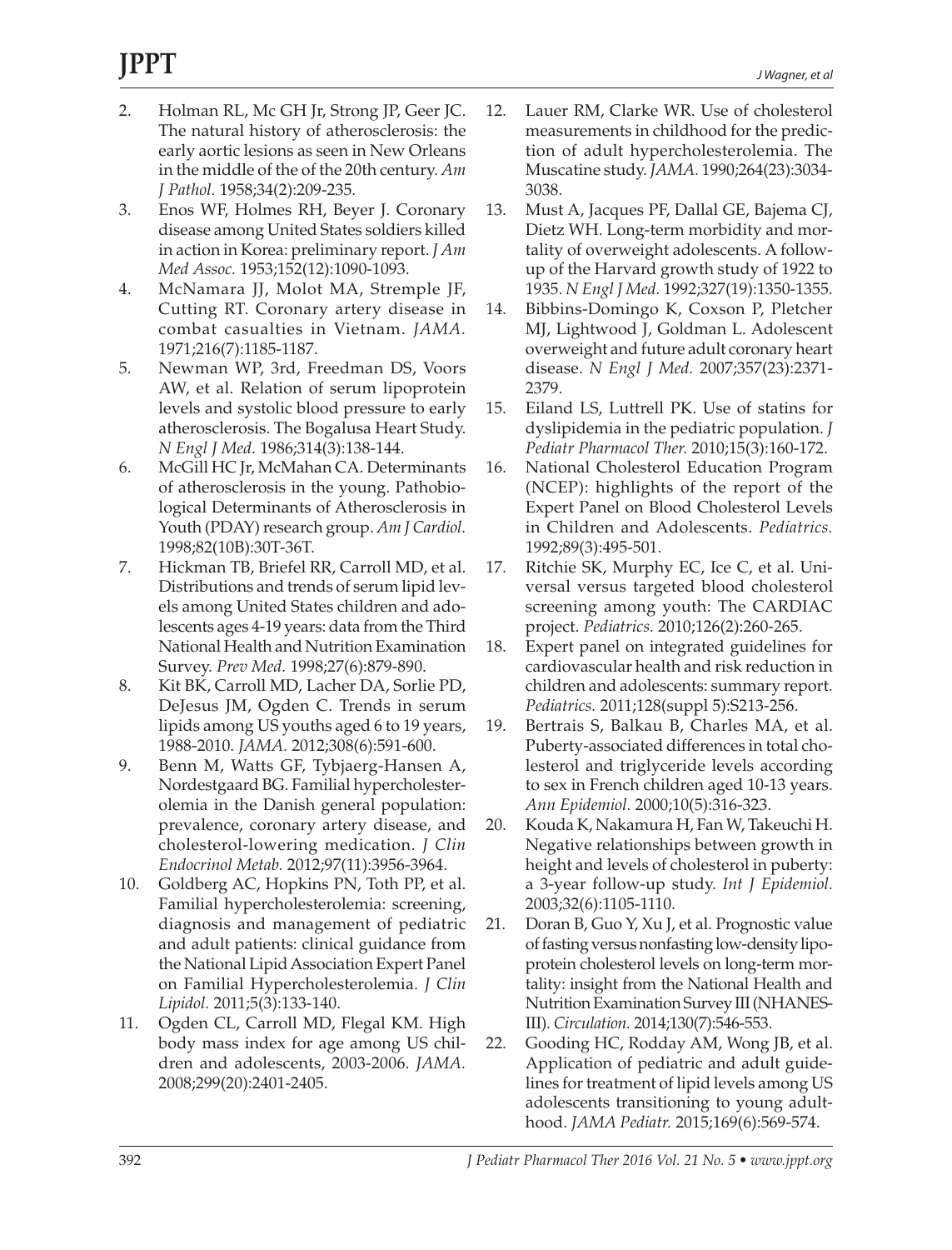- 23. Baigent C, Keech A, Kearney PM, et al. Efficacy and safety of cholesterollowering treatment: prospective metaanalysis of data from 90,056 participants in 14 randomised trials of statins. *Lancet.* 2005;366(9493):1267-1278.
- 24. Baigent C, Blackwell L, et al; Cholesterol Treatment Trialists C. Efficacy and safety of more intensive lowering of LDL cholesterol: a meta-analysis of data from 170,000 participants in 26 randomised trials. *Lancet.* 2010;376(9753):1670-1681.
- 25. Mills EJ, Wu P, Chong G, et al. Efficacy and safety of statin treatment for cardiovascular disease: a network meta-analysis of 170,255 patients from 76 randomized trials. *QJM.* 2011;104(2):109-124.
- 26. Tonelli M, Lloyd A, Clement F, et al. Efficacy of statins for primary prevention in people at low cardiovascular risk: a meta-analysis. *CMAJ.* 2011;183(16):E1189-1202.
- 27. O'Gorman CS, Higgins MF, O'Neill MB. Systematic review and metaanalysis of statins for heterozygous familial hypercholesterolemia in children: evaluation of cholesterol changes and side effects. *Pediatr Cardiol.* 2009;30(4):482-489.
- 28. Vuorio A, Kuoppala J, Kovanen PT, et al. Statins for children with familial hypercholesterolemia. *Cochrane Database Syst Rev.* 2014;7:CD006401.
- 29. Schachter M. Chemical, pharmacokinetic and pharmacodynamic properties of statins: an update. *Fundam Clin Pharmacol.* 2005;19(1):117-125.
- 30. Bilheimer DW, Grundy SM, Brown MS, Goldstein JL. Mevinolin and colestipol stimulate receptor-mediated clearance of low density lipoprotein from plasma in familial hypercholesterolemia heterozygotes. *Proc Natl Acad Sci U S A.*1983;80(13):4124- 4128.
- 31. Corsini A, Bellosta S, Baetta R, Fumagalli R, Paoletti R, Bernini F. New insights into the pharmacodynamic and pharmacokinetic properties of statins. *Pharmacol Ther.* 1999;84(3):413-428.
- 32. Corsini A, Mazzotti M, Raiteri M, et al. Relationship between mevalonate pathway and arterial myocyte proliferation: *in vitro* studies with inhibitors of HMG-CoA reductase. *Atherosclerosis.*1993;101(1):117-125.
- 33. Bernini F, Didoni G, Bonfadini G, Bellosta S, Fumagalli R. Requirement for mevalonate in acetylated LDL induction of cholesterol esterification in macrophages. *Atherosclerosis.* 1993;104(1-2):19-26.
- 34. Clauss SB, Holmes KW, Hopkins P, et al. Efficacy and safety of lovastatin therapy in adolescent girls with heterozygous familial hypercholesterolemia. *Pediatrics.* 2005;116(3):682-688.
- 35. Stein EA, Illingworth DR, Kwiterovich PO Jr, et al. Efficacy and safety of lovastatin in adolescent males with heterozygous familial hypercholesterolemia: a randomized controlled trial. *JAMA.* 1999;281(2):137-144.
- 36. Lambert M, Lupien PJ, Gagne C, et al. Treatment of familial hypercholesterolemia in children and adolescents: effect of lovastatin. Canadian Lovastatin in Children Study Group. *Pediatrics.*1996;97(5):619-628.
- 37. de Jongh S, Ose L, Szamosi T, et al. Efficacy and safety of statin therapy in children with familial hypercholesterolemia: a randomized, double-blind, placebo-controlled trial with simvastatin. *Circulation.* 2002;106(17):2231-2237.
- 38. Ferreira WP, Bertolami MC, Santos SN, et al. One-month therapy with simvastatin restores endothelial function in hypercholesterolemic children and adolescents. *Pediatr Cardiol.* 2007;28(1):8-13.
- 39. Dirisamer A, Hachemian N, Bucek RA, et al. The effect of low-dose simvastatin in children with familial hypercholesterolaemia: a 1-year observation. *Eur J Pediatr.* 2003;162(6):421-425.
- 40. de Jongh S, Lilien MR, op't Roodt J, et al. Early statin therapy restores endothelial function in children with familial hypercholesterolemia. *J Am Coll Cardiol.* 2002;40(12):2117-2121.
- 41. Stefanutti C, Lucani G, Vivenzio A, Di Giacomo S. Diet only and diet plus simvastatin in the treatment of heterozygous familial hypercholesterolemia in childhood. *Drugs Exp Clin Res.* 1999;25(1):23-28.
- 42. Garcia-de-la-Puente S, Arredondo-Garcia JL, Gutierrez-Castrellon P, et al. Efficacy of simvastatin in children with hyperlipidemia secondary to kidney disorders. *Pediatr Nephrol.* 2009;24(6):1205-1210.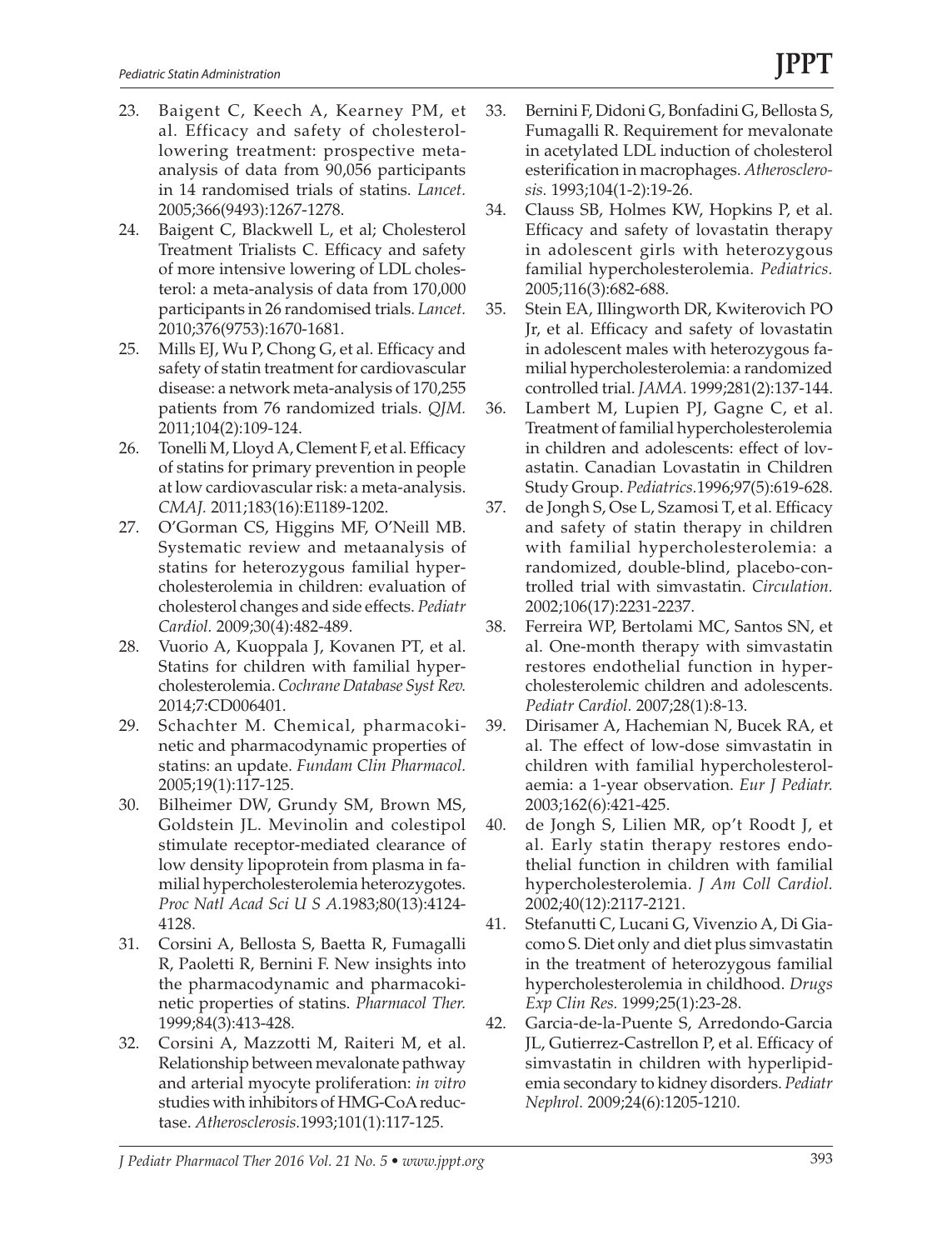- 43. Hedman M, Neuvonen PJ, Neuvonen M, Antikainen M. Pharmacokinetics and pharmacodynamics of pravastatin in children with familial hypercholesterolemia. *Clin Pharmacol Ther.* 2003;74(2):178-185.
- 44. Hedman M, Neuvonen PJ, Neuvonen M, et al. Pharmacokinetics and pharmacodynamics of pravastatin in pediatric and adolescent cardiac transplant recipients on a regimen of triple immunosuppression. *Clin Pharmacol Ther.* 2004;75(1):101-109.
- 45. Hedman M, Matikainen T, Fohr A, et al. Efficacy and safety of pravastatin in children and adolescents with heterozygous familial hypercholesterolemia: a prospective clinical follow-up study. *J Clin Endocrinol Metab.* 2005;90(4):1942-1952.
- 46. Hedman M, Antikainen M, Holmberg C, et al. Pharmacokinetics and response to pravastatin in paediatric patients with familial hypercholesterolaemia and in paediatric cardiac transplant recipients in relation to polymorphisms of the SLCO1B1 and ABCB1 genes. *Br J Clin Pharmacol.* 2006;61(6):706-715.
- 47. Knipscheer HC, Boelen CC, Kastelein JJ, et al. Short-term efficacy and safety of pravastatin in 72 children with familial hypercholesterolemia. *Pediatr Res.* 1996;39(5):867-871.
- 48. Wiegman A, Hutten BA, de Groot E, et al. Efficacy and safety of statin therapy in children with familial hypercholesterolemia: a randomized controlled trial. *JAMA.* 2004;292(3):331-337.
- 49. van der Graaf A, Nierman MC, Firth JC, et al. Efficacy and safety of fluvastatin in children and adolescents with heterozygous familial hypercholesterolaemia. *Acta Paediatr.* 2006;95(11):1461-1466.
- 50. McCrindle BW, Ose L, Marais AD. Efficacy and safety of atorvastatin in children and adolescents with familial hypercholesterolemia or severe hyperlipidemia: a multicenter, randomized, placebo-controlled trial. *J Pediatr.* 2003;143(1):74-80.
- 51. Gandelman K, Glue P, Laskey R, et al. An eight-week trial investigating the efficacy and tolerability of atorvastatin for children and adolescents with heterozygous familial hypercholesterolemia. *Pediatr Cardiol.* 2011;32(4):433-441.
- 52. Argent E, Kainer G, Aitken M, et al. Atorvastatin treatment for hyperlipidemia in pediatric renal transplant recipients. *Pediatr Transplant.* 2003;7(1):38-42.
- 53. Avis HJ, Hutten BA, Gagne C, et al. Efficacy and safety of rosuvastatin therapy for children with familial hypercholesterolemia. *J Am Coll Cardiol.* 2010;55(11):1121-1126.
- 54. Marais AD, Raal FJ, Stein EA, et al. A dosetitration and comparative study of rosuvastatin and atorvastatin in patients with homozygous familial hypercholesterolaemia. *Atherosclerosis.* 2008;197(1):400-406.
- 55. Braamskamp MJ, Stefanutti C, Langslet G, et al. Efficacy and safety of pitavastatin in children and adolescents at high future cardiovascular risk. *J Pediatr.* 2015;167(2):338-343.
- 56. Duggan DE, Chen IW, Bayne WF, et al. The physiological disposition of lovastatin. *Drug Metab Dispos.* 1989;17(2):166-173.
- 57. Vickers S, Duncan CA, Chen IW, Rosegay A, Duggan DE. Metabolic disposition studies on simvastatin, a cholesterol-lowering prodrug. *Drug Metab Dispos.*1990;18(2):138-145.
- 58. McTaggart F, Buckett L, Davidson R, et al. Preclinical and clinical pharmacology of rosuvastatin, a new 3-hydroxy-3-methylglutaryl coenzyme A reductase inhibitor. *Am J Cardiol.* 2001;87(5A):28B-32B.
- 59. Kajinami K, Mabuchi H, Saito Y. NK-104: a novel synthetic HMG-CoA reductase inhibitor. *Expert Opin Investig Drugs.* 2000;9(11):2653-2661.
- 60. Shitara Y, Sugiyama Y. Pharmacokinetic and pharmacodynamic alterations of 3-hydroxy-3-methylglutaryl coenzyme A (HMG-CoA) reductase inhibitors: drugdrug interactions and interindividual differences in transporter and metabolic enzyme functions. *Pharmacol Ther.* 2006;112(1):71-105.
- 61. Serajuddin AT, Ranadive SA, Mahoney EM. Relative lipophilicities, solubilities, and structure-pharmacological considerations of 3-hydroxy-3-methylglutaryl-coenzyme A (HMG-CoA) reductase inhibitors pravastatin, lovastatin, mevastatin, and simvastatin. *J Pharm Sci.* 1991;80(9):830-834.
- 62. Everett DW, Chando TJ, Didonato GC, et al. Biotransformation of pravastatin sodium in humans. *Drug Metab Dispos.* 1991;19(4):740- 748.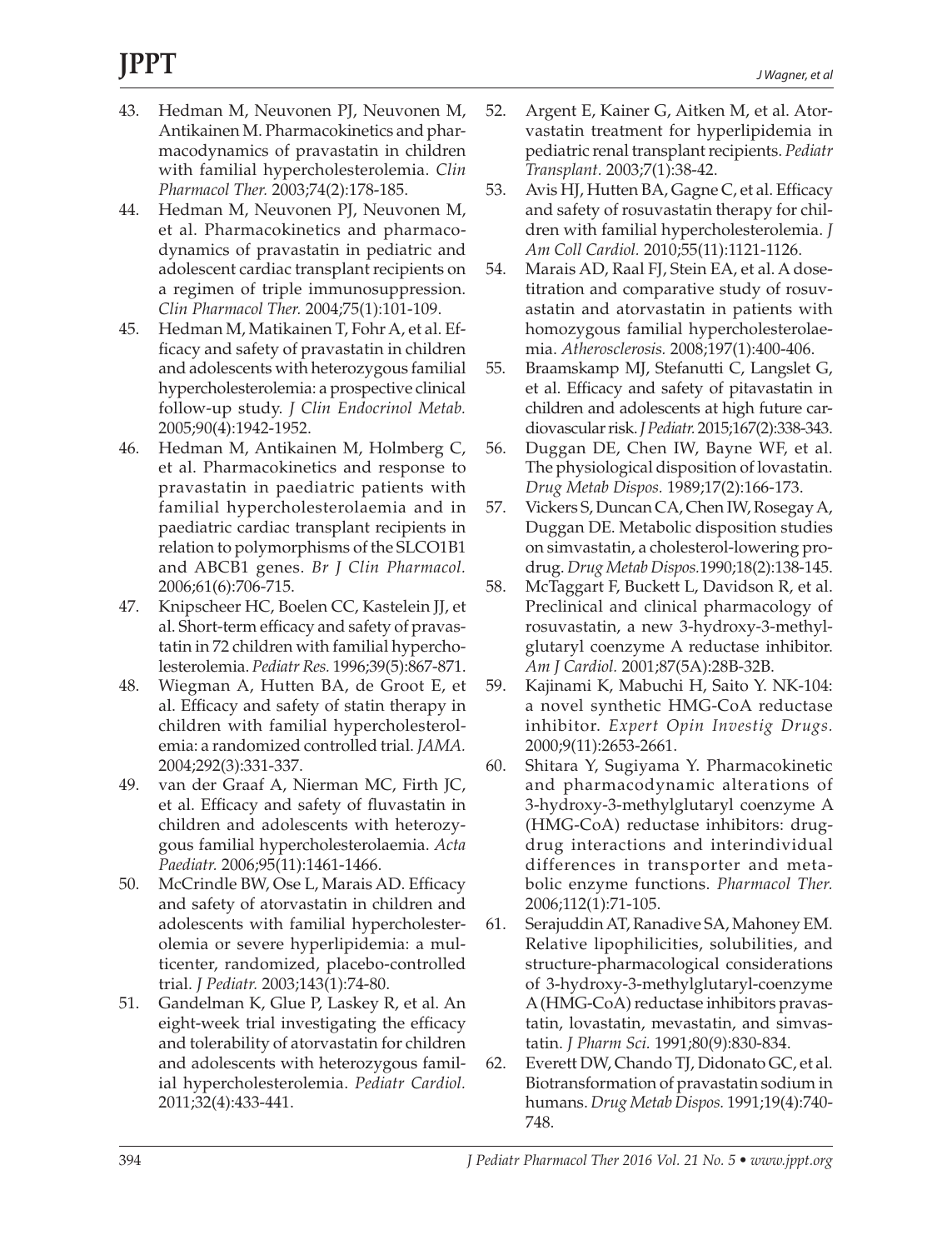- 63. Triscari J, O'Donnell D, Zinny M, Pan HY. Gastrointestinal absorption of pravastatin in healthy subjects. *J Clin Pharmacol.* 1995;35(2):142-144.
- 64. Ito MK. Effects of extensive and poor gastrointestinal metabolism on the pharmacodynamics of pravastatin. *J Clin Pharmacol.* 1998;38(4):331-336.
- 65. Singhvi SM, Pan HY, Morrison RA, Willard DA. Disposition of pravastatin sodium, a tissue-selective HMG-CoA reductase inhibitor, in healthy subjects. *Br J Clin Pharmacol.* 1990;29(2):239-243.
- 66. Nozawa T, Imai K, Nezu J, et al. Functional characterization of pH-sensitive organic anion transporting polypeptide OATP-B in human. *J Pharmacol Exp Ther.* 2004;308(2):438-445.
- 67. Kobayashi D, Nozawa T, Imai K, et al. Involvement of human organic anion transporting polypeptide OATP-B (SLC21A9) in pH-dependent transport across intestinal apical membrane. *J Pharmacol Exp Ther.* 2003;306(2):703-708.
- 68. Shirasaka Y, Suzuki K, Nakanishi T, Tamai I. Intestinal absorption of HMG-CoA reductase inhibitor pravastatin mediated by organic anion transporting polypeptide. *Pharm Res.* 2010;27(10):2141-2149.
- 69. Kivisto KT, Grisk O, Hofmann U, et al. Disposition of oral and intravenous pravastatin in MRP2-deficient TR- rats. *Drug Metab Dispos.* 2005;33(11):1593-1596.
- 70. Kivisto KT, Niemi M. Influence of drug transporter polymorphisms on pravastatin pharmacokinetics in humans. *Pharm Res.* 2007;24(2):239-247.
- 71. Yamazaki M, Akiyama S, Ni'inuma K, et al. Biliary excretion of pravastatin in rats: contribution of the excretion pathway mediated by canalicular multispecific organic anion transporter. *Drug Metab Dispos.* 1997;25(10):1123-1129.
- 72. Niemi M, Arnold KA, Backman JT, et al. Association of genetic polymorphism in ABCC2 with hepatic multidrug resistanceassociated protein 2 expression and pravastatin pharmacokinetics. *Pharmacogenet Genomics.* 2006;16(11):801-808.
- 73. Varma MV, Rotter CJ, Chupka J, et al. pHsensitive interaction of HMG-CoA reductase inhibitors (statins) with organic anion transporting polypeptide 2B1. *Mol Pharm.* 2011;8(4):1303-1313.
- 74. Huang L, Wang Y, Grimm S. ATP-dependent transport of rosuvastatin in membrane vesicles expressing breast cancer resistance protein. *Drug Metab Dispos.* 2006;34(5):738- 742.
- 75. Keskitalo JE, Zolk O, Fromm MF, et al. ABCG2 polymorphism markedly affects the pharmacokinetics of atorvastatin and rosuvastatin. *Clin Pharmacol Ther.* 2009;86(2):197-203.
- 76. Zhang W, Yu BN, He YJ, et al. Role of BCRP 421C>A polymorphism on rosuvastatin pharmacokinetics in healthy Chinese males. *Clin Chim Acta.* 2006;373(1-2):99-103.
- 77. Shirasaka Y, Suzuki K, Nakanishi T, Tamai I. Differential effect of grapefruit juice on intestinal absorption of statins due to inhibition of organic anion transporting polypeptide and/or P-glycoprotein. *J Pharm Sci.* 2011;100(9):3843-3853.
- 78. Shirasaka Y, Suzuki K, Shichiri M, et al. Intestinal absorption of HMG-CoA reductase inhibitor pitavastatin mediated by organic anion transporting polypeptide and Pglycoprotein/multidrug resistance 1. *Drug Metab Pharmacokinet.* 2011;26(2):171-179.
- 79. Smith HT, Jokubaitis LA, Troendle AJ, et al. Pharmacokinetics of fluvastatin and specific drug interactions. *Am J Hypertens.*1993;6(11 Pt 2):375S-382S.
- 80. Pan HY, DeVault AR, Brescia D, et al. Effect of food on pravastatin pharmacokinetics and pharmacodynamics. *Int J Clin Pharmacol Ther Toxicol.* 1993;31(6):291-294.
- 81. Li Y, Jiang X, Lan K, et al. Pharmacokinetic properties of rosuvastatin after single-dose, oral administration in Chinese volunteers: a randomized, open-label, three-way crossover study. *Clin Ther.* 2007;29(10):2194-2203.
- 82. Radulovic LL, Cilla DD, Posvar EL, et al. Effect of food on the bioavailability of atorvastatin, an HMG-CoA reductase inhibitor. *J Clin Pharmacol.* 1995;35(10):990-994.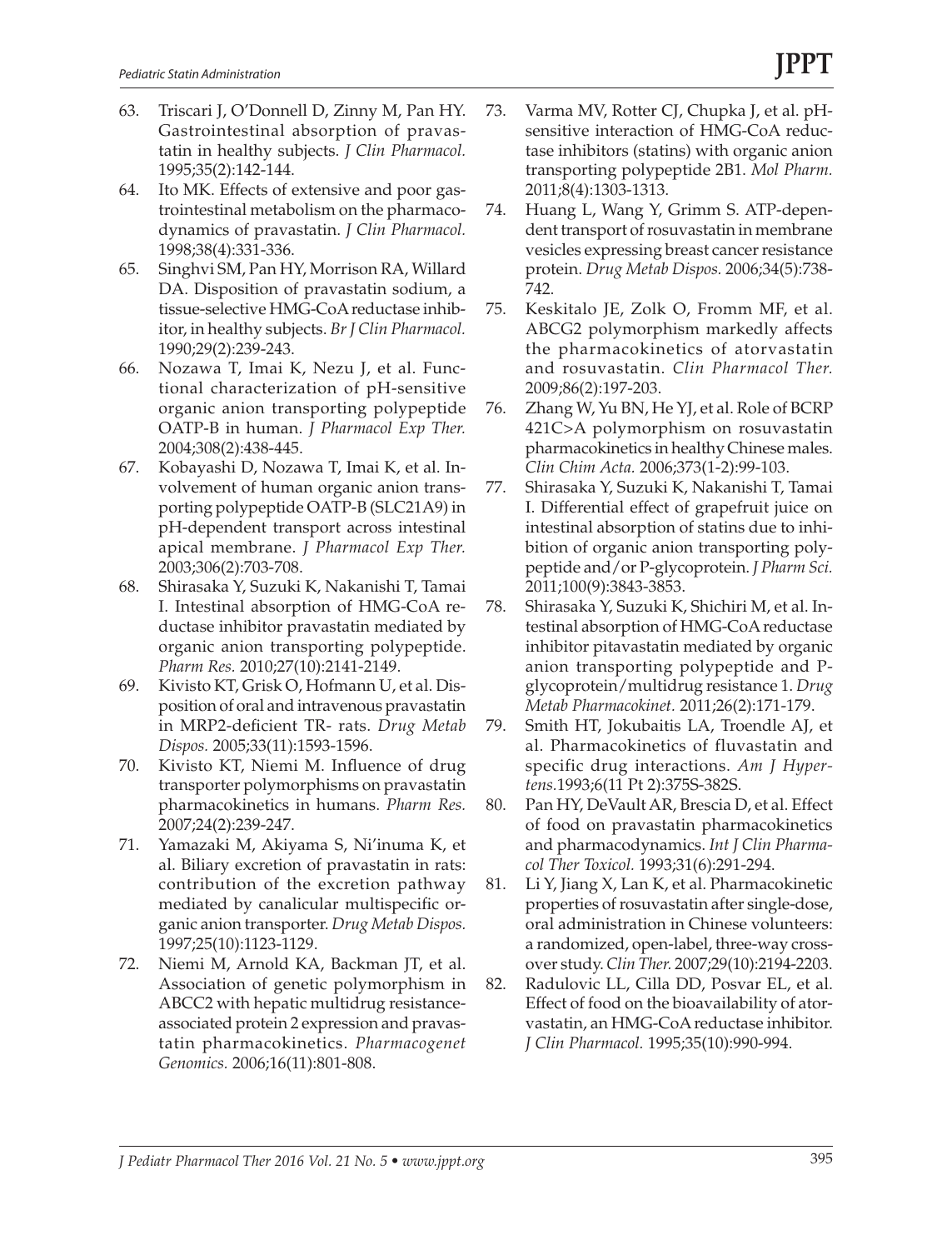# **JPPT**

- 83. Shang D, Deng S, Yao Z, et al. The effect of food on the pharmacokinetic properties and bioequivalence of two formulations of pitavastatin calcium in healthy Chinese male subjects. *Xenobiotica.* 2015:1-6.
- 84. Lovastatin Mevacor(R) [package insert]. Merck & Co., Inc., Kenilworth, New Jersey: 1987. http://www.accessdata.fda.gov/ drugsatfda\_docs/label /2014/019643s088lbl.pdf. November 10, 2015.
- 85. Simvastatin. Zocor(R) [package insert]. Merck & Co., Inc. Kenilworth, New Jersey; 1991. 2015.
- 86. Triscari J, Rossi L, Pan HY. Chronokinetics of pravastatin administered in the PM compared with AM dosing. *Am J Ther.* 1995;2(4):265-268.
- 87. Cilla DD Jr, Gibson DM, Whitfield LR, Sedman AJ. Pharmacodynamic effects and pharmacokinetics of atorvastatin after administration to normocholesterolemic subjects in the morning and evening. *J Clin Pharmacol.* 1996;36(7):604-609.
- 88. Fauler G, Abletshauser C, Erwa W, et al. Time-of-intake (morning versus evening) of extended-release fluvastatin in hyperlipemic patients is without influence on the pharmacodynamics (mevalonic acid excretion) and pharmacokinetics. *Int J Clin Pharmacol Ther.* 2007;45(6):328-334.
- 89. Martin PD, Mitchell PD, Schneck DW. Pharmacodynamic effects and pharmacokinetics of a new HMG-CoA reductase inhibitor, rosuvastatin, after morning or evening administration in healthy volunteers. *Br J Clin Pharmacol.* 2002;54(5):472-477.
- 90. Goo RH, Moore JG, Greenberg E, Alazraki NP. Circadian variation in gastric emptying of meals in humans. *Gastroenterology.* 1987;93(3):515-518.
- 91. Pappu AS, Illingworth DR. Diurnal variations in the plasma concentrations of mevalonic acid in patients with abetalipoproteinaemia. *Eur J Clin Invest.* 1994;24(10):698-702.
- 92. Jones PJ, Schoeller DA. Evidence for diurnal periodicity in human cholesterol synthesis. *J Lipid Res.* 1990;31(4):667-673.
- 93. Tse FL, Jaffe JM, Troendle A. Pharmacokinetics of fluvastatin after single and multiple doses in normal volunteers. *J Clin Pharmacol.* 1992;32(7):630-638.
- 94. Pan HY, DeVault AR, Wang-Iverson D, et al. Comparative pharmacokinetics and pharmacodynamics of pravastatin and lovastatin. *J Clin Pharmacol.* 1990;30(12):1128- 1135.
- 95. Lennernas H. Clinical pharmacokinetics of atorvastatin. *Clin Pharmacokinet.* 2003;42(13):1141-1160.
- 96. Martin PD, Warwick MJ, Dane AL, et al. Absolute oral bioavailability of rosuvastatin in healthy white adult male volunteers. *Clin Ther.* 2003;25(10):2553-2563.
- 97. Voora D, Shah SH, Spasojevic I, et al. The SLCO1B1\*5 genetic variant is associated with statin-induced side effects. *J Am Coll Cardiol.* 2009;54(17):1609-1616.
- 98. Neuvonen PJ, Backman JT, Niemi M. Pharmacokinetic comparison of the potential over-the-counter statins simvastatin, lovastatin, fluvastatin and pravastatin. *Clin Pharmacokinet.* 2008;47(7):463-474.
- 99. Niemi M, Pasanen MK, Neuvonen PJ. Organic anion transporting polypeptide 1B1: a genetically polymorphic transporter of major importance for hepatic drug uptake. *Pharmacol Rev.* 2011;63(1):157-181.
- 100. Wagner J, Leeder JS. Pediatric pharmacogenomics: a systematic assessment of ontogeny and genetic variation to guide the design of statin studies in children. *Pediatr Clin North Am.* 2012;59(5):1017-1037.
- 101. Fujino H, Saito T, Ogawa S, Kojima J. Transporter-mediated influx and efflux mechanisms of pitavastatin, a new inhibitor of HMG-CoA reductase. *J Pharm Pharmacol.* 2005;57(10):1305-1311.
- 102. Hirano M, Maeda K, Shitara Y, Sugiyama Y. Contribution of OATP2 (OATP1B1) and OATP8 (OATP1B3) to the hepatic uptake of pitavastatin in humans. *J Pharmacol Exp Ther.* 2004;311(1):139-146.
- 103. Ho RH, Tirona RG, Leake BF, et al. Drug and bile acid transporters in rosuvastatin hepatic uptake: function, expression, and pharmacogenetics. *Gastroenterology.* 2006;130(6):1793-1806.
- 104. Kitamura S, Maeda K, Wang Y, Sugiyama Y. Involvement of multiple transporters in the hepatobiliary transport of rosuvastatin. *Drug Metab Dispos.* 2008;36(10):2014-2023.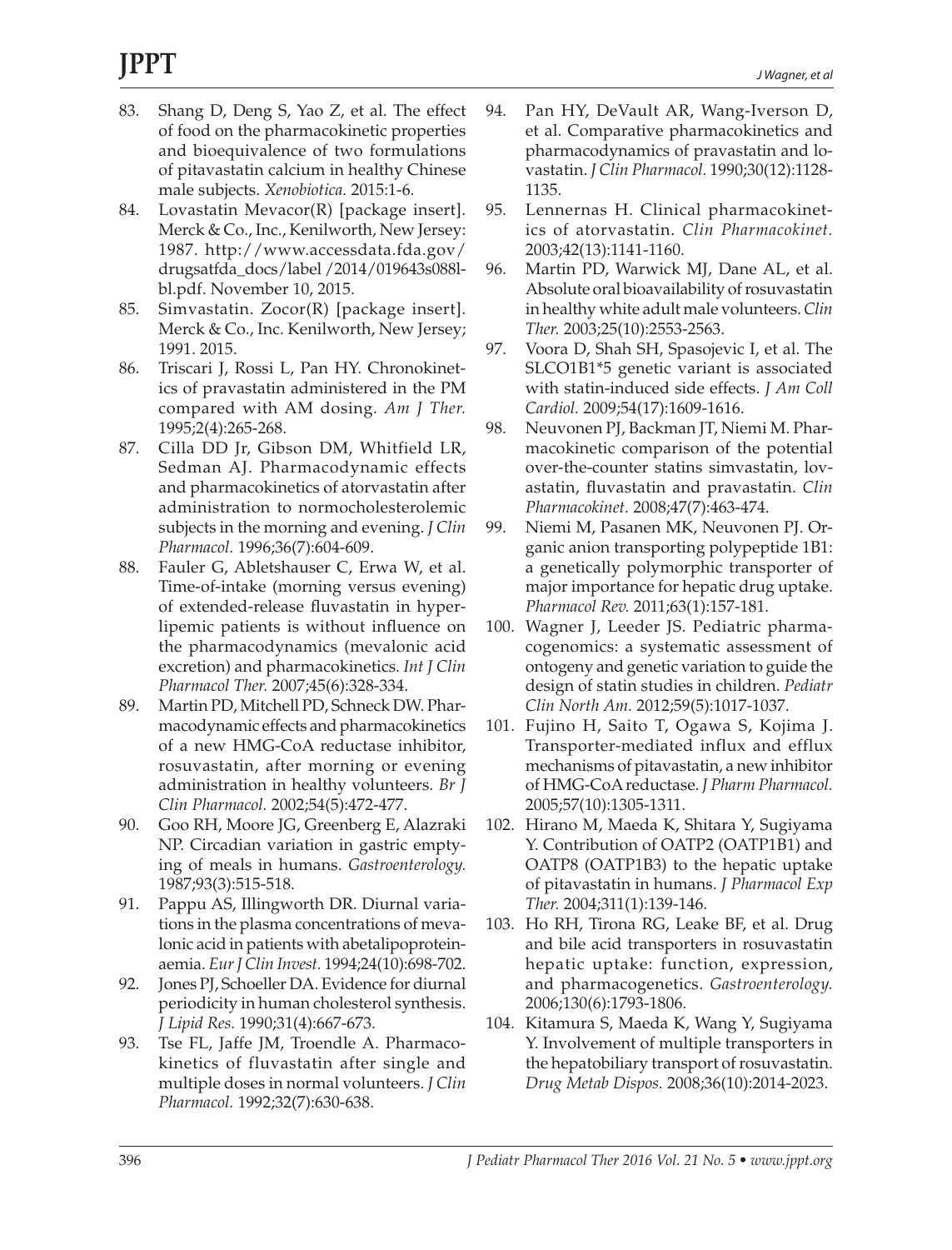- 105. Kopplow K, Letschert K, Konig J, et al. Human hepatobiliary transport of organic anions analyzed by quadruple-transfected cells. *Mol Pharmacol.* 2005;68(4):1031-1038.
- 106. Niemi M, Pasanen MK, Neuvonen PJ. SL-CO1B1 polymorphism and sex affect the pharmacokinetics of pravastatin but not fluvastatin. *Clin Pharmacol Ther.* 2006;80(4):356- 366.
- 107. Deng JW, Song IS, Shin HJ, et al. The effect of SLCO1B1\*15 on the disposition of pravastatin and pitavastatin is substrate dependent: the contribution of transporting activity changes by SLCO1B1\*15. *Pharmacogenet Genomics.* 2008;18(5):424-433.
- 108. Kameyama Y, Yamashita K, Kobayashi K, et al. Functional characterization of SLCO1B1 (OATP-C) variants, SLCO1B1\*5, SLCO1B1\*15 and SLCO1B1\*15+C1007G, by using transient expression systems of HeLa and HEK293 cells. *Pharmacogenet Genomics.* 2005;15(7):513-522.
- 109. Pasanen MK, Neuvonen M, Neuvonen PJ, Niemi M. SLCO1B1 polymorphism markedly affects the pharmacokinetics of simvastatin acid. *Pharmacogenet Genomics.* 2006;16(12):873-879.
- 110. Hsiang B, Zhu Y, Wang Z, et al. A novel human hepatic organic anion transporting polypeptide (OATP2). Identification of a liver-specific human organic anion transporting polypeptide and identification of rat and human hydroxymethylglutaryl-CoA reductase inhibitor transporters. *J Biol Chem.* 1999;274(52):37161-37168.
- 111. Chen C, Mireles RJ, Campbell SD, et al. Differential interaction of 3-hydroxy-3-methylglutaryl-coa reductase inhibitors with ABCB1, ABCC2, and OATP1B1. *Drug Metab Dispos.* 2005;33(4):537-546.
- 112. Tirona RG, Leake BF, Wolkoff AW, Kim RB. Human organic anion transporting polypeptide-C (SLC21A6) is a major determinant of rifampin-mediated pregnane X receptor activation. *J Pharmacol Exp Ther.* 2003;304(1):223-228.
- 113. Vavricka SR, Van Montfoort J, Ha HR, et al. Interactions of rifamycin SV and rifampicin with organic anion uptake systems of human liver. *Hepatology.* 2002;36(1):164-172.
- 114. Lau YY, Huang Y, Frassetto L, Benet LZ. effect of OATP1B transporter inhibition on the pharmacokinetics of atorvastatin in healthy volunteers. *Clin Pharmacol Ther.* 2007;81(2):194-204.
- 115. Asberg A, Hartmann A, Fjeldsa E, et al. Bilateral pharmacokinetic interaction between cyclosporine A and atorvastatin in renal transplant recipients. *Am J Transplant.* 2001;1(4):382-386.
- 116. Hermann M, Asberg A, Christensen H, et al. Substantially elevated levels of atorvastatin and metabolites in cyclosporine-treated renal transplant recipients. *Clin Pharmacol Ther.* 2004;76(4):388-391.
- 117. Lemahieu WP, Hermann M, Asberg A, et al. Combined therapy with atorvastatin and calcineurin inhibitors: no interactions with tacrolimus. *Am J Transplant.* 2005;5(9):2236- 2243.
- 118. Park JW, Siekmeier R, Lattke P, et al. Pharmacokinetics and pharmacodynamics of fluvastatin in heart transplant recipients taking cyclosporine A. *J Cardiovasc Pharmacol Ther.* 2001;6(4):351-361.
- 119. Olbricht C, Wanner C, Eisenhauer T, et al. Accumulation of lovastatin, but not pravastatin, in the blood of cyclosporine-treated kidney graft patients after multiple doses. *Clin Pharmacol Ther.* 1997;62(3):311-321.
- 120. Regazzi MB, Iacona I, Campana C, et al. Altered disposition of pravastatin following concomitant drug therapy with cyclosporin A in transplant recipients. *Transplant Proc.* 1993;25(4):2732-2734.
- 121. Simonson SG, Raza A, Martin PD, et al. Rosuvastatin pharmacokinetics in heart transplant recipients administered an antirejection regimen including cyclosporine. *Clin Pharmacol Ther.* 2004;76(2):167-177.
- 122. Arnadottir M, Eriksson LO, Thysell H, Karkas JD. Plasma concentration profiles of simvastatin 3-hydroxy-3-methyl-glutarylcoenzyme A reductase inhibitory activity in kidney transplant recipients with and without ciclosporin. *Nephron.* 1993;65(3):410- 413.
- 123. Ichimaru N, Takahara S, Kokado Y, et al. Changes in lipid metabolism and effect of simvastatin in renal transplant recipients induced by cyclosporine or tacrolimus. *Atherosclerosis.* 2001;158(2):417-423.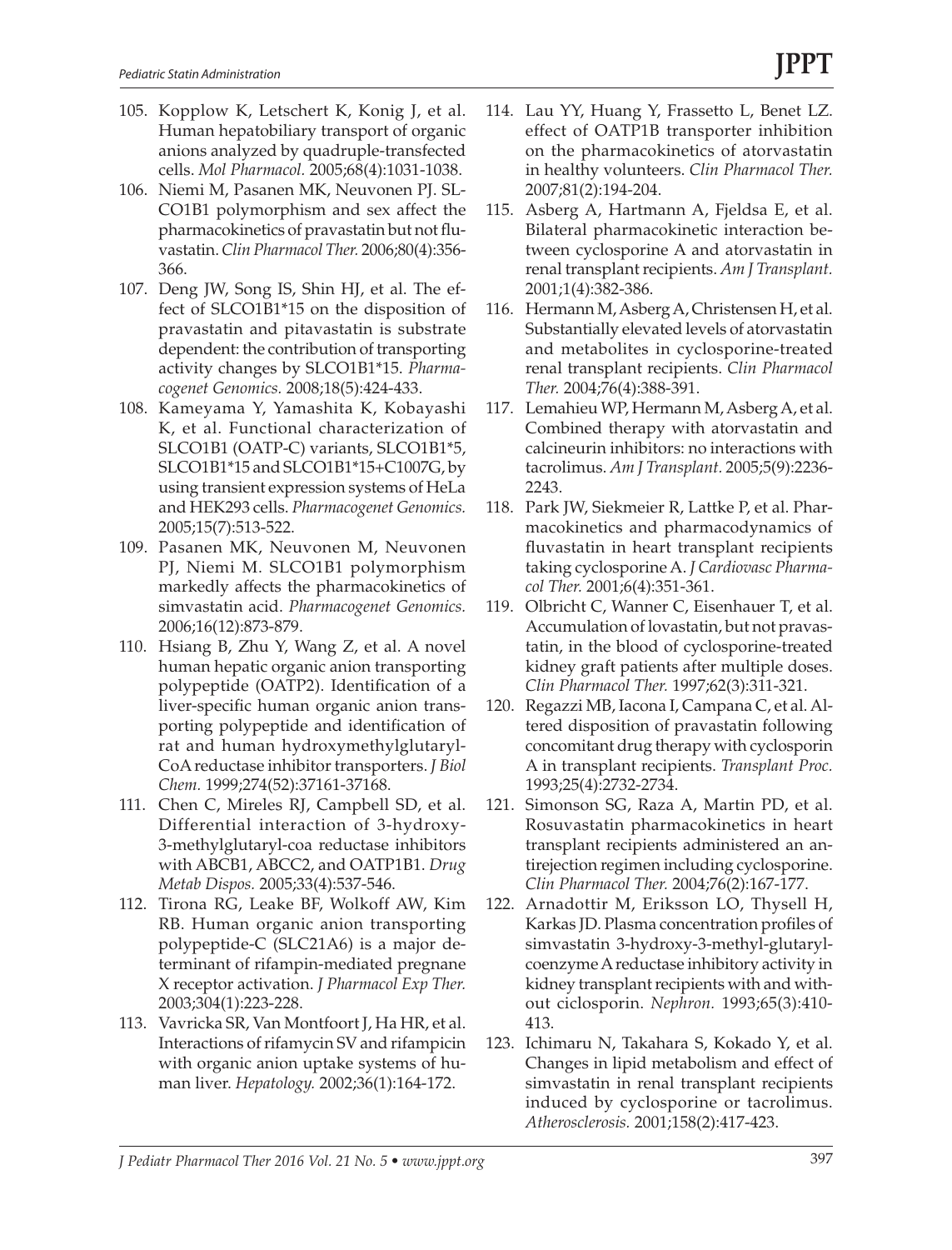# **JPPT**

- 124. Martin PD, Warwick MJ, Dane AL, et al. Metabolism, excretion, and pharmacokinetics of rosuvastatin in healthy adult male volunteers. *Clin Ther.* 2003;25(11):2822-2835.
- 125. Fujino H, Yamada I, Shimada S, et al. Metabolic fate of pitavastatin (NK-104), a new inhibitor of 3-hydroxy-3-methyl-glutaryl coenzyme A reductase. Effects on drugmetabolizing systems in rats and humans. *Arzneimittelforschung.* 2002;52(10):745-753.
- 126. Neuvonen PJ, Jalava KM. Itraconazole drastically increases plasma concentrations of lovastatin and lovastatin acid. *Clin Pharmacol Ther.* 1996;60(1):54-61.
- 127. Neuvonen PJ, Kantola T, Kivisto KT. Simvastatin but not pravastatin is very susceptible to interaction with the CYP3A4 inhibitor itraconazole. *Clin Pharmacol Ther.* 1998;63(3):332-341.
- 128. Kivisto KT, Kantola T, Neuvonen PJ. Different effects of itraconazole on the pharmacokinetics of fluvastatin and lovastatin. *Br J Clin Pharmacol.* 1998;46(1):49-53.
- 129. Backman JT, Luurila H, Neuvonen M, Neuvonen PJ. Rifampin markedly decreases and gemfibrozil increases the plasma concentrations of atorvastatin and its metabolites. *Clin Pharmacol Ther.* 2005;78(2):154-167.
- 130. Kyrklund C, Backman JT, Kivisto KT, et al. Plasma concentrations of active lovastatin acid are markedly increased by gemfibrozil but not by bezafibrate. *Clin Pharmacol Ther.* 2001;69(5):340-345.
- 131. Kyrklund C, Backman JT, Neuvonen M, Neuvonen PJ. Gemfibrozil increases plasma pravastatin concentrations and reduces pravastatin renal clearance. *Clin Pharmacol Ther.* 2003;73(6):538-544.
- 132. Schneck DW, Birmingham BK, Zalikowski JA, et al. The effect of gemfibrozil on the pharmacokinetics of rosuvastatin. *Clin Pharmacol Ther.* 2004;75(5):455-463.
- 133. Backman JT, Kyrklund C, Kivisto KT, et al. Plasma concentrations of active simvastatin acid are increased by gemfibrozil. *Clin Pharmacol Ther.* 2000;68(2):122-129.
- 134. Hagenbuch B, Meier PJ. Organic anion transporting polypeptides of the OATP/ SLC21 family: phylogenetic classification as OATP/ SLCO superfamily, new nomenclature and molecular/functional properties. *Pflugers Arch.* 2004;447(5):653-665.
- 135. Ogawa K, Hasegawa S, Udaka Y, et al. Individual difference in the pharmacokinetics of a drug, pravastatin, in healthy subjects. *J Clin Pharmacol.* 2003;43(11):1268-1273.
- 136. Nishizato Y, Ieiri I, Suzuk iH, et al. Polymorphisms of OATP-C (SLC21A6) and OAT3 (SLC22A8) genes: consequences for pravastatin pharmacokinetics. *Clin. Pharmacol. Ther.* 2003;73:554-565.
- 137. Niemi M, Schaeffeler E, Lang T, et al. High plasma pravastatin concentrations are associated with single nucleotide polymorphisms and haplotypes of organic anion transporting polypeptide-C (OATP-C, SL-CO1B1). *Pharmacogenetics.* 2004;14(7):429- 440.
- 138. He YJ, Zhang W, Chen Y, et al. Rifampicin alters atorvastatin plasma concentration on the basis of SLCO1B1 521T>C polymorphism. *Clin Chim Acta.* 2009;405(1-2):49-52.
- 139. SEARCH, Collaborative, Group, et al. SLCO1B1 variants and statin-induced myopathy—a genomewide study. *N Engl J Med.* 2008;359:789-799.
- 140. Pan HY, Waclawski AP, Funke PT, Whigan D. Pharmacokinetics of pravastatin in elderly versus young men and women. *Ann Pharmacother.* 1993;27(9):1029-1033.
- 141. Tse FL, Nickerson DF, Yardley WS. Binding of fluvastatin to blood cells and plasma proteins. *J Pharm Sci.* 1993;82(9):942-947.
- 142. Botti RE, Triscari J, Pan HY, Zayat J. Concentrations of pravastatin and lovastatin in cerebrospinal fluid in healthy subjects. *Clin Neuropharmacol.* 1991;14(3):256-261.
- 143. Johnson-Anuna LN, Eckert GP, Keller JH, et al. Chronic administration of statins alters multiple gene expression patterns in mouse cerebral cortex. *J Pharmacol Exp Ther.* 2005;312(2):786-793.
- 144. Pierno S, De Luca A, Tricarico D, et al. Potential risk of myopathy by HMG-CoA reductase inhibitors: a comparison of pravastatin and simvastatin effects on membrane electrical properties of rat skeletal muscle fibers. *J Pharmacol Exp Ther.* 1995;275(3):1490-1496.
- 145. Bruckert E, Hayem G, Dejager S, Yau C, Begaud B. Mild to moderate muscular symptoms with high-dosage statin therapy in hyperlipidemic patients—the PRIMO study. *Cardiovasc Drugs Ther.* 2005;19(6):403-414.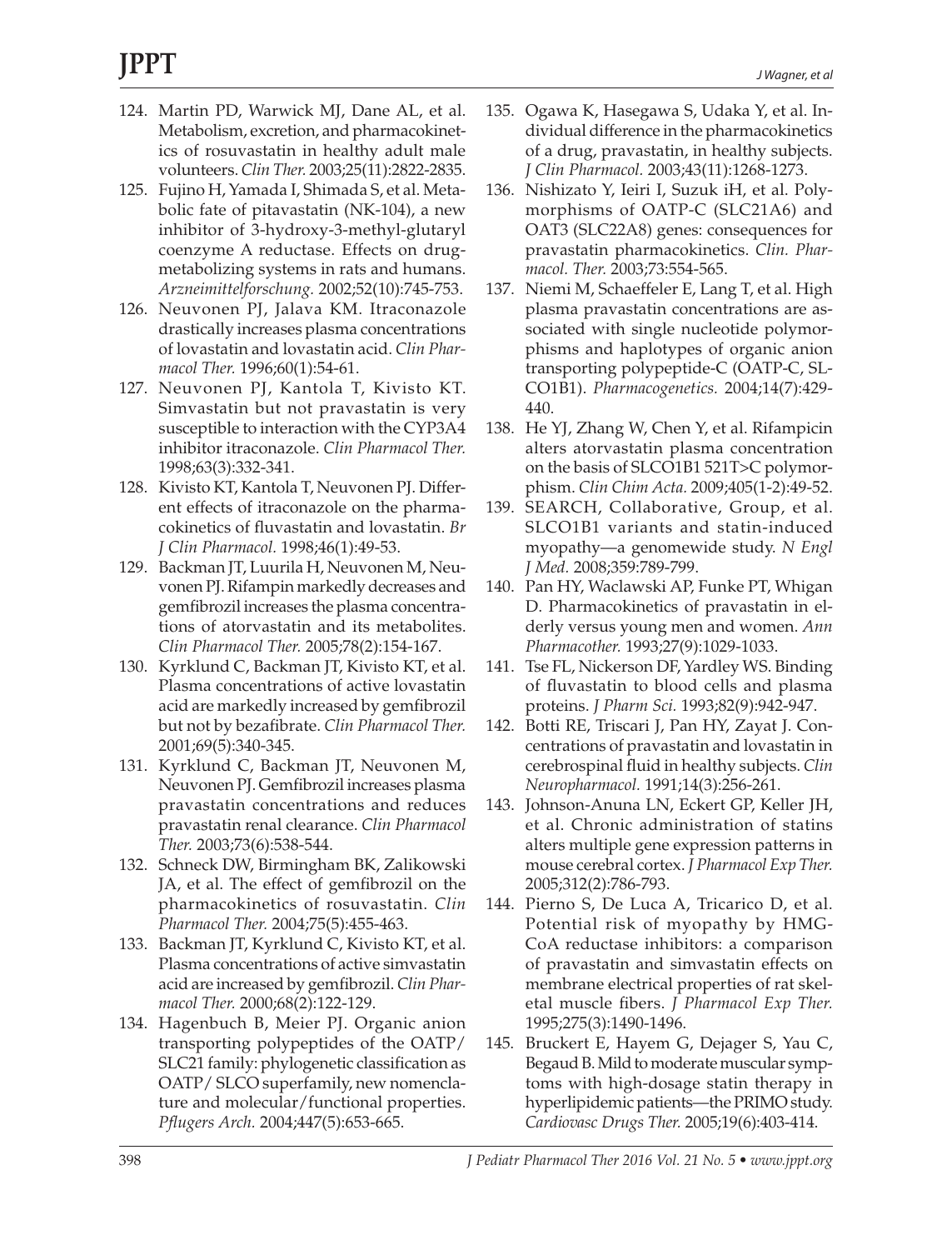- 146. Masters BA, Palmoski MJ, Flint OP, et al. *In vitro* myotoxicity of the 3-hydroxy-3-methylglutaryl coenzyme A reductase inhibitors, pravastatin, lovastatin, and simvastatin, using neonatal rat skeletal myocytes. *Toxicol Appl Pharmacol.* 1995;131(1):163-174.
- 147. Nakahara K, Kuriyama M, Sonoda Y, et al. Myopathy induced by HMG-CoA reductase inhibitors in rabbits: a pathological, electrophysiological, and biochemical study. *Toxicol Appl Pharmacol.* 1998;152(1):99-106.
- 148. Gadbut AP, Caruso AP, Galper JB. Differential sensitivity of C2-C12 striated muscle cells to lovastatin and pravastatin. *J Mol Cell Cardiol.* 1995;27(10):2397-2402.
- 149. Reijneveld JC, Koot RW, Bredman JJ, et al. Differential effects of 3-hydroxy-3-methylglutaryl-coenzyme A reductase inhibitors on the development of myopathy in young rats. *Pediatr Res.* 1996;39(6):1028-1035.
- 150. Prueksaritanont T, Ma B, Yu N. The human hepatic metabolism of simvastatin hydroxy acid is mediated primarily by CYP3A, and not CYP2D6. *Br J Clin Pharmacol.* 2003;56(1):120-124.
- 151. Jacobson TA. Comparative pharmacokinetic interaction profiles of pravastatin, simvastatin, and atorvastatin when coadministered with cytochrome P450 inhibitors. *Am J Cardiol.* 2004;94(9):1140-1146.
- 152. Prueksaritanont T, Gorham LM, Ma B, et al. *In vitro* metabolism of simvastatin in humans: Identification of metabolizing enzymes and effect of the drug on hepatic P450s. *Drug Metab Dispos.* 1997;25(10):1191-1199.
- 153. Neuvonen PJ, Niemi M, Backman JT. Drug interactions with lipid-lowering drugs: mechanisms and clinical relevance. *Clin Pharmacol Ther.* 2006;80(6):565-581.
- 154. Scripture CD, Pieper JA. Clinical pharmacokinetics of fluvastatin. *Clin Pharmacokinet.* 2001;40(4):263-281.
- 155. Transon C, Leemann T, Dayer P. *In vitro* comparative inhibition profiles of major human drug metabolising cytochrome P450 isozymes (CYP2C9, CYP2D6 and CYP3A4) by HMG-CoA reductase inhibitors. *Eur J Clin Pharmacol.* 1996;50(3):209-215.
- 156. Transon C, Leemann T, Vogt N, Dayer P. *In vivo* inhibition profile of cytochrome P450TB (CYP2C9) by (+/-)-fluvastatin. *Clin Pharmacol Ther.* 1995;58(4):412-417.
- 157. Lamba JK, Lin YS, Schuetz EG, Thummel KE. Genetic contribution to variable human CYP3A-mediated metabolism. *Adv Drug Deliv Rev.* 2002;54(10):1271-1294.
- 158. Wang D, Guo Y, Wrighton SA, et al. Intronic polymorphism in CYP3A4 affects hepatic expression and response to statin drugs. *Pharmacogenomics J.* 2010;11(4):274-286.
- 159. Elens L, Becker ML, Haufroid V, et al. Novel CYP3A4 intron 6 single nucleotide polymorphism is associated with simvastatin-mediated cholesterol reduction in the Rotterdam study. *Pharmacogenet Genomics.* 2011 21(12):861-866.
- 160. Kirchheiner J, Kudlicz D, Meisel C, et al. Influence of CYP2C9 polymorphisms on the pharmacokinetics and cholesterol-lowering activity of (-)-3S,5R-fluvastatin and (+)-3R,5S-fluvastatin in healthy volunteers. *Clin Pharmacol Ther.* 2003;74(2):186-194.
- 161. Fujino H, Yamada I, Shimada S, Yoneda M, Kojima J. Metabolic fate of pitavastatin, a new inhibitor of HMG-CoA reductase: human UDP-glucuronosyltransferase enzymes involved in lactonization. *Xenobiotica.* 2003;33(1):27-41.
- 162. Prueksaritanont T, Subramanian R, Fang X, et al. Glucuronidation of statins in animals and humans: a novel mechanism of statin lactonization. *Drug Metab Dispos.* 2002;30(5):505-512.
- 163. Fujino H, Saito T, Tsunenari Y, Kojima J, Sakaeda T. Metabolic properties of the acid and lactone forms of HMG-CoA reductase inhibitors. *Xenobiotica.* 2004;34(11-12):961- 971.
- 164. Riedmaier S, Klein K, Hofmann U, et al. UDP-glucuronosyltransferase (UGT) polymorphisms affect atorvastatin lactonization *in vitro* and *in vivo*. *Clin Pharmacol Ther.* 2010;87(1):65-73.
- 165. Cho SK, Oh ES, Park K, et al. The UGT1A3\*2 polymorphism affects atorvastatin lactonization and lipid-lowering effect in healthy volunteers. *Pharmacogenet Genomics.* 2012;22(8):598-605.
- 166. Leschziner GD, Andrew T, Pirmohamed M, Johnson MR. ABCB1 genotype and PGP expression, function and therapeutic drug response: a critical review and recommendations for future research. *Pharmacogenomics J.* 2007;7(3):154-179.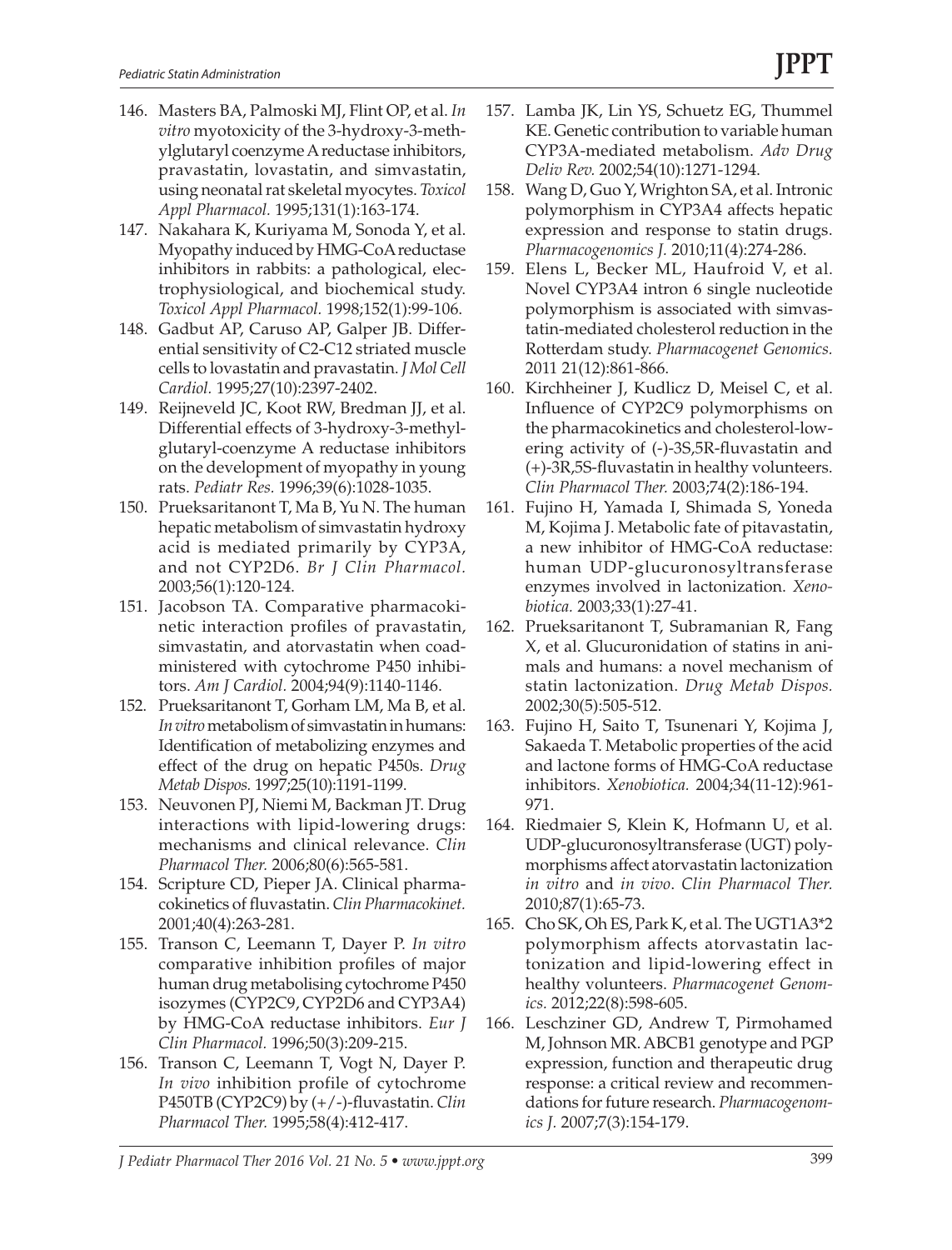- 167. Keskitalo JE, Kurkinen KJ, Neuvonen M, et al. No significant effect of ABCB1 haplotypes on the pharmacokinetics of fluvastatin, pravastatin, lovastatin, and rosuvastatin. *Br J Clin Pharmacol.* 2009;68(2):207-213.
- 168. Keskitalo JE, Kurkinen KJ, Neuvoneni PJ, Niemi M. ABCB1 haplotypes differentially affect the pharmacokinetics of the acid and lactone forms of simvastatin and atorvastatin. *Clin Pharmacol Ther.* 2008;84(4):457- 461.
- 169. Imai Y, Nakane M, Kage K, et al. C421A polymorphism in the human breast cancer resistance protein gene is associated with low expression of Q141K protein and low-level drug resistance. *Mol Cancer Ther.* 2002;1(8):611-616.
- 170. Keskitalo JE, Pasanen MK, Neuvonen PJ, Niemi M. Different effects of the ABCG2 c.421C>A SNP on the pharmacokinetics of fluvastatin, pravastatin and simvastatin. *Pharmacogenomics.* 2009;10(10):1617-1624.
- 171. Hirano M, Maeda K, Hayashi H, et al. Bile salt export pump (BSEP/ABCB11) can transport a nonbile acid substrate, pravastatin. *J Pharmacol Exp Ther.* 2005;314(2):876- 882.
- 172. Stern RH, Yang BB, Horton M, et al. Renal dysfunction does not alter the pharmacokinetics or LDL-cholesterol reduction of atorvastatin. *J Clin Pharmacol.* 1997;37(9):816- 819.
- 173. Halstenson CE, Triscari J, DeVault A, et al. Single-dose pharmacokinetics of pravastatin and metabolites in patients with renal impairment. *J Clin Pharmacol.* 1992;32(2):124-132.
- 174. Hasegawa M, Kusuhara H, Sugiyama D, et al. Functional involvement of rat organic anion transporter 3 (rOat3; Slc22a8) in the renal uptake of organic anions. *J Pharmacol Exp Ther.* 2002;300(3):746-753.
- 175. Takeda M, Noshiro R, Onozato ML, et al. Evidence for a role of human organic anion transporters in the muscular side effects of HMG-CoA reductase inhibitors. *Eur J Pharmacol.* 2004;483(2-3):133-138.
- 176. Nakagomi-Hagihara R, Nakai D, Tokui T. Inhibition of human organic anion transporter 3 mediated pravastatin transport by gemfibrozil and the metabolites in humans. *Xenobiotica.* 2007;37(4):416-426.
- 177. Hebbel RP. Special issue of Microcirculation: examination of the vascular pathobiology of sickle cell anemia. Foreword. *Microcirculation.* 2004;11(2):99-100.
- 178. Hoppe C, Kuypers F, Larkin S, et al. A pilot study of the short-term use of simvastatin in sickle cell disease: effects on markers of vascular dysfunction. *Br J Haematol.* 2011 153(5):655-663.
- 179. Mahle WT, Vincent RN, Berg AM, Kanter KR. Pravastatin therapy is associated with reduction in coronary allograft vasculopathy in pediatric heart transplantation. *J. Heart Lung Transplant.* 2005;24:63066.
- 180. Singh TP, Naftel DC, Webber S, et al. Hyperlipidemia in children after heart transplantation. *J. Heart Lung Transplant.* 2006;25:1199-1205.
- 181. Azuma RW, Suzuki J, Ogawa M, et al. HMG-CoA reductase inhibitor attenuates experimental autoimmune myocarditis through inhibition of T cell activation. *Cardiovasc Res.* 2004;64(3):412-420.
- 182. Tang Q, Huang J, Qian H, et al. Antiarrhythmic effect of atorvastatin on autoimmune myocarditis is mediated by improving myocardial repolarization. *Life Sci.* 2007;80(7):601-608.
- 183. Zembala M, Wojnicz R, Zakliczynski M, et al. Cellular adhesion molecules changes in myocardium during first year post heart transplant. *Ann Transplant.* 1997;2(2):16-19.
- 184. Stojanovic I, Vrtovec B, Radovancevic B, et al. Survival, graft atherosclerosis, and rejection incidence in heart transplant recipients treated with statins: 5-year follow-up. *J Heart Lung Transplant.* 2005;24(9):1235-1238.
- 185. Wenke K, Meiser B, Thiery J, Reichart B. Impact of simvastatin therapy after heart transplantation an 11-year prospective evaluation. *Herz.* 2005;30(5):431-432.
- 186. Fildes JE, Shaw SM, Mitsidou A, et al. HMG-CoA reductase inhibitors deplete circulating classical and non-classical monocytes following human heart transplantation. *Transpl Immunol.* 2008;19(2):152-157.
- 187. Grigioni F, Carigi S, Potena L, et al. Longterm safety and effectiveness of statins for heart transplant recipients in routine clinical practice. *Transplant Proc.* 2006;38(5):1507- 1510.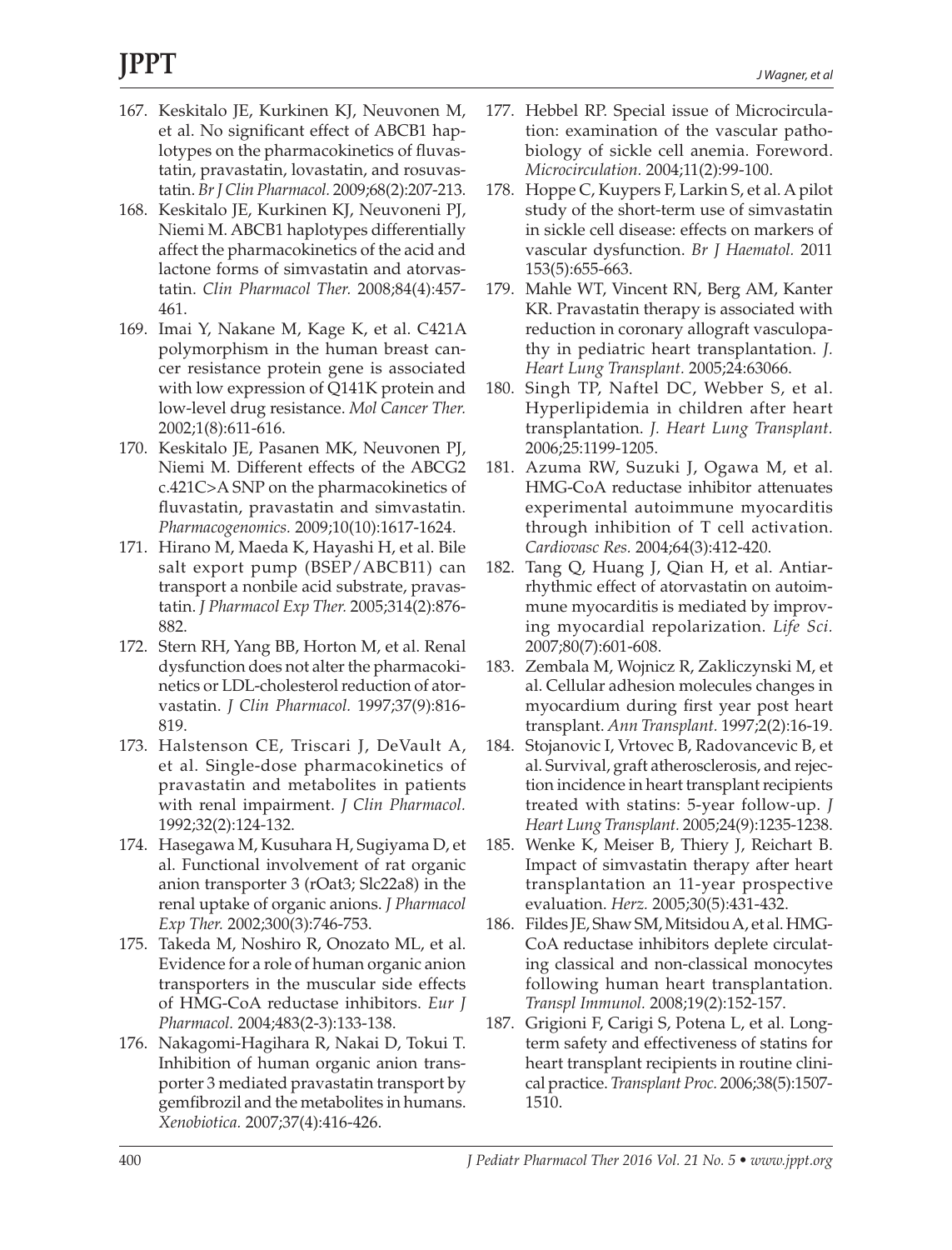- 188. Kobashigawa JA, Katznelson S, Laks H, et al. Effect of pravastatin on outcomes after cardiac transplantation. *N Engl J Med.* 1995;333(10):621-627.
- 189. Mahle WT, Vincent RN, Berg AM, Kanter KR. Pravastatin therapy is associated with reduction in coronary allograft vasculopathy in pediatric heart transplantation. *J Heart Lung Transplant.* 2005;24(1):63-66.
- 190. Singh TP, Naftel DC, Webber S, et al. Hyperlipidemia in children after heart transplantation. *J Heart Lung Transplant.* 2006;25(10):1199-1205.
- 191. Frohlich GM, Rufibach K, Enseleit F, et al. Statins and the risk of cancer after heart transplantation. *Circulation.* 2012;126(4):440-447.
- 192. Murtola TJ, Tammela TL, Maattanen L, et al. Prostate cancer and PSA among statin users in the Finnish prostate cancer screening trial. *Int J Cancer.* 2010;127(7):1650-1659.
- 193. Cho SJ, Kim JS, Kim JM, et al. Simvastatin induces apoptosis in human colon cancer cells and in tumor xenografts, and attenuates colitis-associated colon cancer in mice. *Int J Cancer.* 2008;123(4):951-957.
- 194. Spampanato C, De Maria S, Sarnataro M, et al. Simvastatin inhibits cancer cell growth by inducing apoptosis correlated to activation of Bax and down-regulation of BCL-2 gene expression. *Int J Oncol.* 2012;40(4):935- 941.
- 195. Denoyelle C, Vasse M, Korner M, et al. Cerivastatin, an inhibitor of HMG-CoA reductase, inhibits the signaling pathways involved in the invasiveness and metastatic properties of highly invasive breast cancer cell lines: an *in vitro* study. *Carcinogenesis.* 2001;22(8):1139-1148.
- 196. Sanguankeo A, Upala S, Cheungpasitporn W, et al. Effects of statins on renal outcome in chronic kidney disease patients: a systematic review and meta-analysis. *PLoS One.* 2015;10(7):e0132970.
- 197. Athyros VG, Katsiki N, Karagiannis A, Mikhailidis DP. Statins can improve proteinuria and glomerular filtration rate loss in chronic kidney disease patients, further reducing cardiovascular risk. Fact or fiction? *Expert Opin Pharmacother.* 2015;16(10):1449-1461.
- 198. Yan YL, Qiu B, Wang J, et al. High-intensity statin therapy in patients with chronic kidney disease: a systematic review and meta-analysis. *BMJ Open.* 2015;5(5):e006886.
- 199. Mundy G, Garrett R, Harris S, et al. Stimulation of bone formation *in vitro* and in rodents by statins. *Science.* 1999;286(5446):1946-1949.
- 200. Park YS, David AE, Park KM, et al. Controlled release of simvastatin from in situ forming hydrogel triggers bone formation in MC3T3-E1 cells. *AAPS J.* 2013;15(2):367- 376.
- 201. Majima T, Shimatsu A, Komatsu Y, et al. Short-term effects of pitavastatin on biochemical markers of bone turnover in patients with hypercholesterolemia. *Intern Med.* 2007;46(24):1967-1973.
- 202. Safaei H, Janghorbani M, Aminorroaya A, Amini M. Lovastatin effects on bone mineral density in postmenopausal women with type 2 diabetes mellitus. *Acta Diabetol.* 2007;44(2):76-82.
- 203. Perez-Castrillon JL, Vega G, Abad L, et al. Effect of the TNFalpha-308 G/A polymorphism on the changes produced by atorvastatin in bone mineral density in patients with acute coronary syndrome. *Ann Nutr Metab.* 2008;53(2):117-121.
- 204. Kanazawa I, Yamaguchi T, Yamauchi M, Sugimoto T. Rosuvastatin increased serum osteocalcin levels independent of its serum cholesterol-lowering effect in patients with type 2 diabetes and hypercholesterolemia. *Intern Med.* 2009;48(21):1869-1873.
- 205. Baker JV, Huppler Hullsiek K, Prosser R, et al. Angiotensin converting enzyme inhibitor and HMG-CoA reductase inhibitor as adjunct treatment for persons with HIV infection: a feasibility randomized trial. *PLoS One.* 2012;7(10):e46894.
- 206. Boccara F, Simon T, Lacombe K, et al. Influence of pravastatin on carotid artery structure and function in dyslipidemic HIVinfected patients receiving antiretroviral therapy. *AIDS.* 2006;20(18):2395-2398.
- 207. Hurlimann D, Chenevard R, Ruschitzka F, et al. Effects of statins on endothelial function and lipid profile in HIV infected persons receiving protease inhibitor-containing anti-retroviral combination therapy: a randomised double blind crossover trial. *Heart.* 2006;92(1):110-112.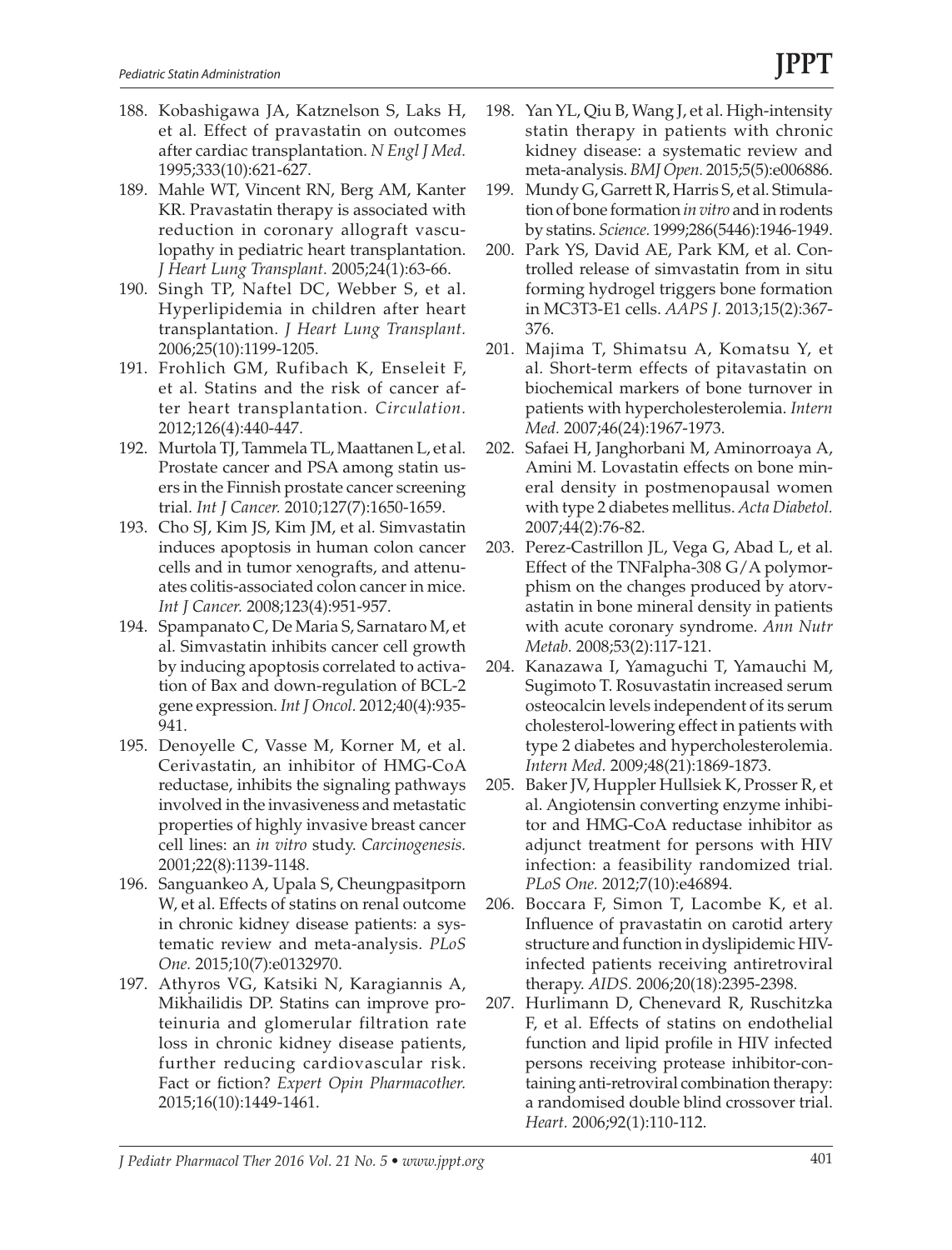- 208. Ridker PM, Danielson E, Fonseca FA, et al. Reduction in C-reactive protein and LDL cholesterol and cardiovascular event rates after initiation of rosuvastatin: a prospective study of the JUPITER trial. *Lancet.* 2009;373(9670):1175-1182.
- 209. Calza L, Vanino E, Salvadori C, et al. Tenofovir/emtricitabine/efavirenz plus rosuvastatin decrease serum levels of inflammatory markers more than antiretroviral drugs alone in antiretroviral therapy-naive HIV-infected patients. *HIV Clin Trials.* 2014;15(1):1-13.
- 210. Funderburg NT, Jiang Y, Debanne SM, et al. Rosuvastatin treatment reduces markers of monocyte activation in HIV-infected subjects on antiretroviral therapy. *Clin Infect Dis.* 2014;58(4):588-595.
- 211. Rasmussen LD, Kronborg G, Larsen CS, et al. Statin therapy and mortality in HIVinfected individuals; a Danish nationwide population-based cohort study. *PLoS One.* 2013;8(3):e52828.
- 212. Amuro H, Ito T, Miyamoto R, et al. Statins, inhibitors of 3-hydroxy-3-methylglutarylcoenzyme A reductase, function as inhibitors of cellular and molecular components involved in type I interferon production. *Arthritis Rheum.* 2010;62(7):2073-2085.
- 213. Jain MK, Ridker PM. Anti-inflammatory effects of statins: clinical evidence and basic mechanisms. *Nat Rev Drug Discov.* 2005;4(12):977-987.
- 214. Mira E, Manes S. Immunomodulatory and anti-inflammatory activities of statins. *Endocr Metab Immune Disord Drug Targets.* 2009;9(3):237-247.
- 215. Yasuda H, Yuen PS, Hu X, et al. Simvastatin improves sepsis-induced mortality and acute kidney injury via renal vascular effects. *Kidney Int.* 2006;69(9):1535-1542.
- 216. Tleyjeh IM, Kashour T, Hakim FA, et al. Statins for the prevention and treatment of infections: a systematic review and metaanalysis. *Arch Intern Med.* 2009;169(18):1658- 1667.
- 217. Fedson DS. Confronting an influenza pandemic with inexpensive generic agents: can it be done? *Lancet Infect Dis.* 2008;8(9):571- 576.
- 218. Thomsen RW, Riis A, Kornum JB, et al. Preadmission use of statins and outcomes after hospitalization with pneumonia: populationbased cohort study of 29,900 patients. *Arch Intern Med.* 2008;168(19):2081-2087.
- 219. Schanberg LE, Sandborg C, Barnhart HX, et al. Use of atorvastatin in systemic lupus erythematosus in children and adolescents. *Arthritis Rheum.* 2012;64(1):285-296.
- 220. Mok CC, Wong CK, To CH, et al. Effects of rosuvastatin on vascular biomarkers and carotid atherosclerosis in lupus: a randomized, double-blind, placebo-controlled trial. *Arthritis Care Res (Hoboken).* 2011;63(6):875- 883.
- 221. Ferreira GA, Navarro TP, Telles RW, et al. Atorvastatin therapy improves endothelialdependent vasodilation in patients with systemic lupus erythematosus: an 8 weeks controlled trial. *Rheumatology (Oxford).* 2007;46(10):1560-1565.
- 222. Ferreira GA, Teixeira AL, Sato EI. Atorvastatin therapy reduces interferon-regulated chemokine CXCL9 plasma levels in patients with systemic lupus erythematosus. *Lupus.* 2010;19(8):927-934.
- 223. Sathyapalan T, Kilpatrick ES, Coady AM, Atkin SL. The effect of atorvastatin in patients with polycystic ovary syndrome: a randomized double-blind placebocontrolled study. *J Clin Endocrinol Metab.* 2009;94(1):103-108.
- 224. Banaszewska B, Pawelczyk L, Spaczynski RZ, et al. Effects of simvastatin and oral contraceptive agent on polycystic ovary syndrome: prospective, randomized, crossover trial. *J Clin Endocrinol Metab.* 2007;92(2):456-461.
- 225. Gao L, Zhao FL, Li SC. Statin is a reasonable treatment option for patients with polycystic ovary syndrome: a meta-analysis of randomized controlled trials. *Exp Clin Endocrinol Diabetes.* 2012;120(6):367-375.
- 226. Lv S, Liu Y, Zou Z, et al. The impact of statins therapy on disease activity and inflammatory factor in patients with rheumatoid arthritis: a meta-analysis. *Clin Exp Rheumatol.* 2015;33(1):69-76.
- 227. Schoenfeld SR, Lu L, Rai SK, et al. Statin use and mortality in rheumatoid arthritis: a general population-based cohort study. *Ann Rheum Dis.* 2016;75(7):1315-1320.